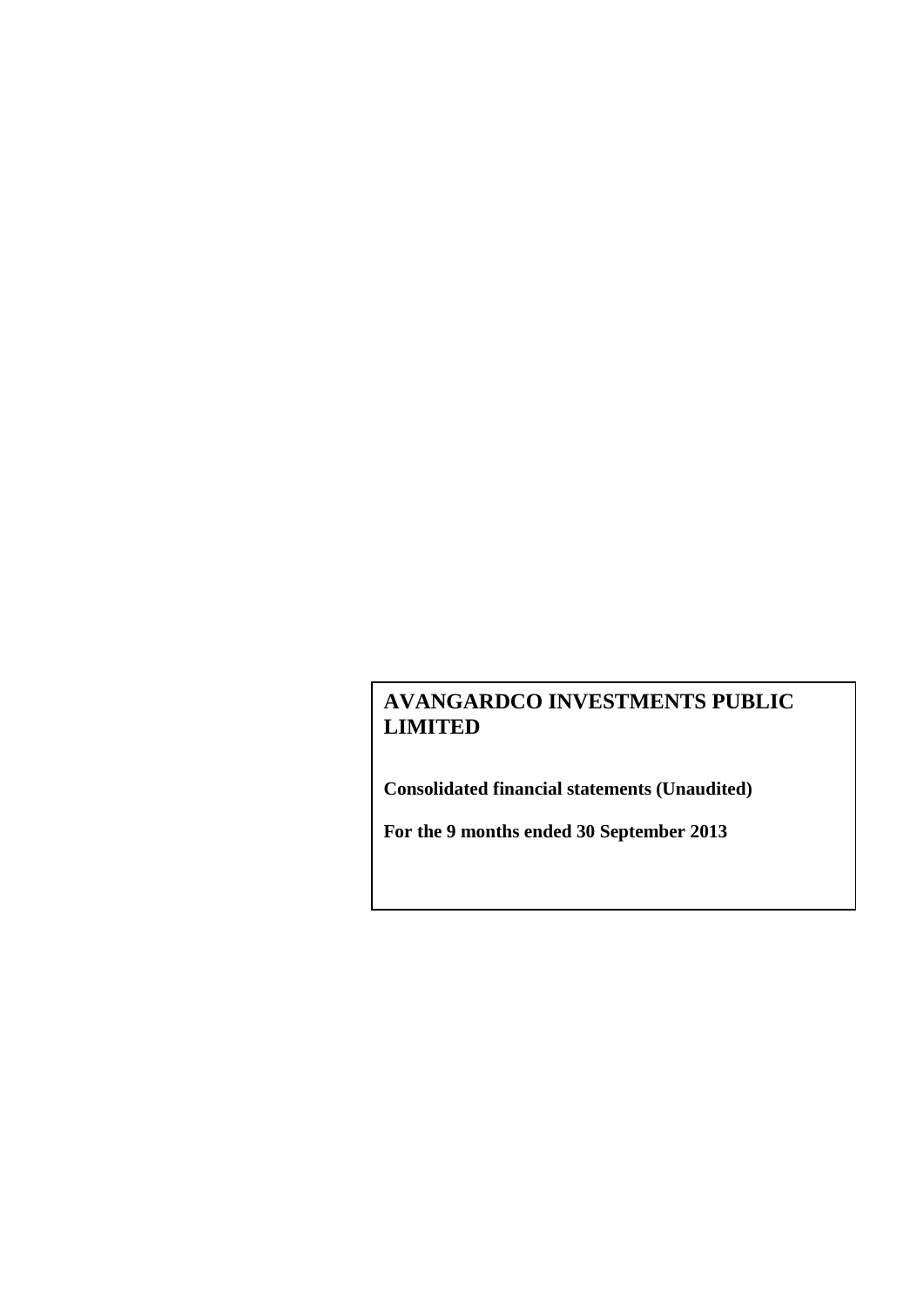## **CONTENTS Page**

| Consolidated statement of financial position   |          |
|------------------------------------------------|----------|
| Consolidated statement of comprehensive income |          |
| Consolidated statement of changes in equity    |          |
| Consolidated statement of cash flows           | $6-7$    |
| Notes to the consolidated financial statements | $8 - 25$ |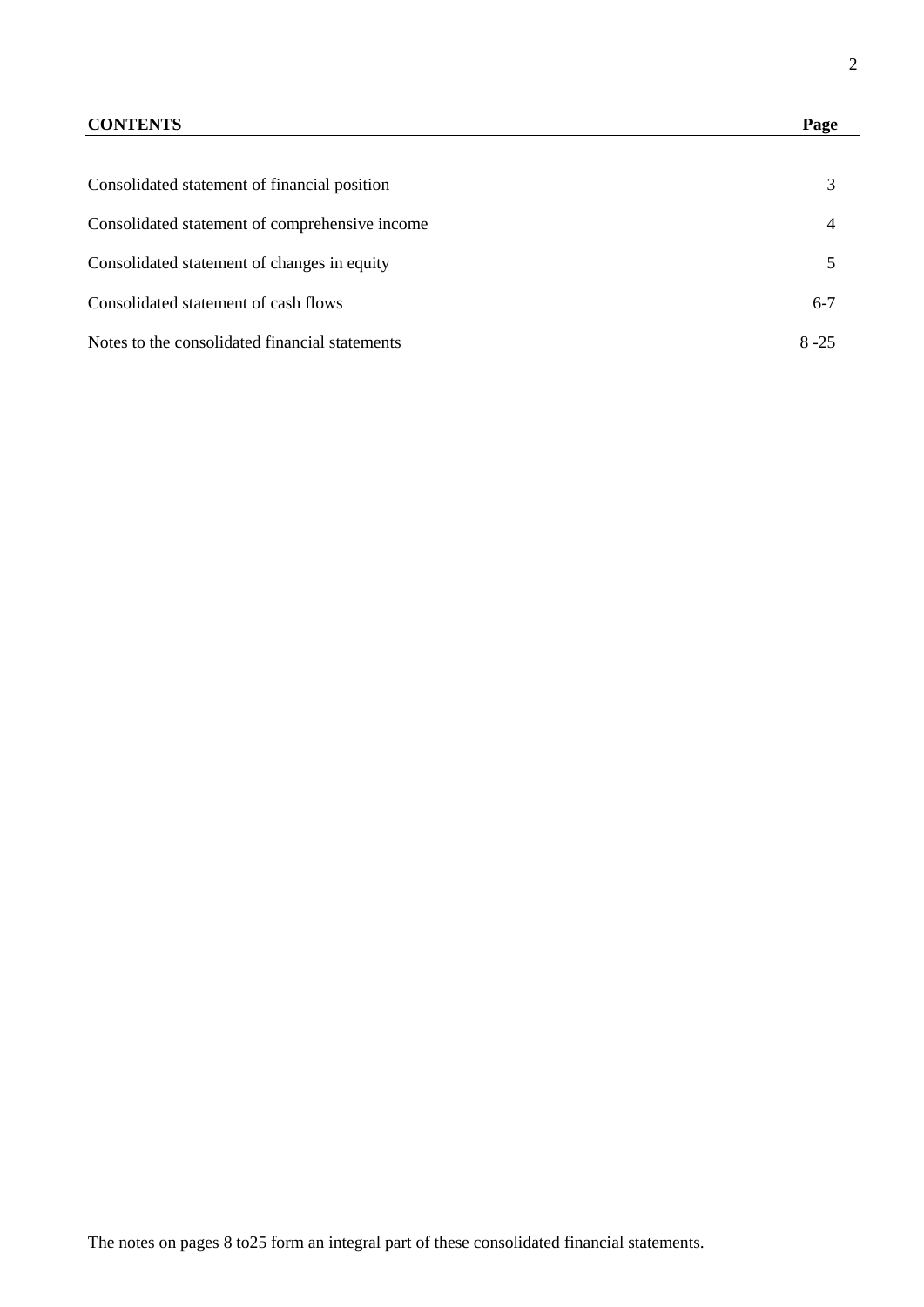## **Consolidated statement of financial position**

AS AT 30 SEPTEMBER 2013

*(in USD thousands, unless otherwise stated)*

|                                                  | <b>Note</b> | 30 September 2013 | 31 December 2012 |
|--------------------------------------------------|-------------|-------------------|------------------|
| <b>ASSETS</b>                                    |             |                   |                  |
| Property, plant and equipment                    |             | 1 102 964         | 920 072          |
| Non-current biological assets                    | 4           | 72 216            | 46 724           |
| Deferred tax assets                              |             | 2466              | 1966             |
| Other non-current assets                         |             | 369               | 391              |
| <b>Total non-current assets</b>                  |             | 1 178 015         | 969 153          |
|                                                  |             |                   |                  |
| Inventories                                      | $\sqrt{6}$  | 146815            | 177 886          |
| Current biological assets                        | 4           | 50 023            | 56 889           |
| Trade accounts receivable, net                   | 7           | 60 516            | 55 551           |
| Prepaid income tax                               |             | 58                | 18               |
| Prepayments and other current assets, net        | 8           | 71 472            | 11 966           |
| Taxes recoverable and prepaid                    | 5           | 105 988           | 102 567          |
| Cash and cash equivalents                        | 9           | 120 981           | 204 298          |
| <b>Total current assets</b>                      |             | 555 853           | 609 175          |
| <b>TOTAL ASSETS</b>                              |             | 1733868           | 1578328          |
|                                                  |             |                   |                  |
| <b>EQUITY</b>                                    |             |                   |                  |
| Share capital                                    |             | 836               | 836              |
| Share premium                                    |             | 201 164           | 201 164          |
| Reserve capital                                  |             | 115 858           | 115 858          |
| Retained earnings                                |             | 1 058 140         | 899 357          |
| Effect of translation into presentation currency |             | (80015)           | (68135)          |
| Equity attributable to the owners of the Company |             | 1 295 983         | 1 149 080        |
| Non-controlling interest                         |             | 53 404            | 18 115           |
| <b>Total equity</b>                              |             | 1 349 387         | 1 167 195        |
|                                                  |             |                   |                  |
| <b>LIABILITIES</b>                               |             |                   |                  |
| Long-term loans                                  | 10          | 57 993            | 3 9 6 9          |
| Long-term bond liabilities                       | 11          | 196 774           | 195 779          |
| Deferred tax liabilities                         |             | 48                | 72               |
| Deferred income                                  | 24,1        | 4838              | 5 0 4 7          |
| Long-term finance lease                          |             | 4                 | 1 2 8 3          |
| <b>Total non-current liabilities</b>             |             | 259 657           | 206 150          |
|                                                  |             |                   |                  |
| Short-term bond liabilities                      | 16          |                   | 25 023           |
| Current portion of non-current liabilities       | 13          | 15 647            | 32 114           |
| Short-term loans                                 | 12          | 50 000            | 94 368           |
| Trade payables                                   | 14          | 16516             | 24 4 35          |
| Other accounts payable                           | 15          | 42 661            | 29 043           |
| <b>Total current liabilities</b>                 |             | 124 824           | 204 983          |
| <b>TOTAL LIABILITIES</b>                         |             | 384 481           | 411 133          |
| <b>TOTAL EQUITY AND LIABILITIES</b>              |             | 1733868           | 1578328          |
|                                                  |             |                   |                  |

**Chairwoman Director, CEO**

\_\_\_\_\_\_\_\_\_\_\_\_\_\_\_\_\_\_\_\_\_\_\_\_\_

**Nataliya Vasylyuk Iryna Marchenko**

\_\_\_\_\_\_\_\_\_\_\_\_\_\_\_\_\_\_\_\_\_\_\_\_\_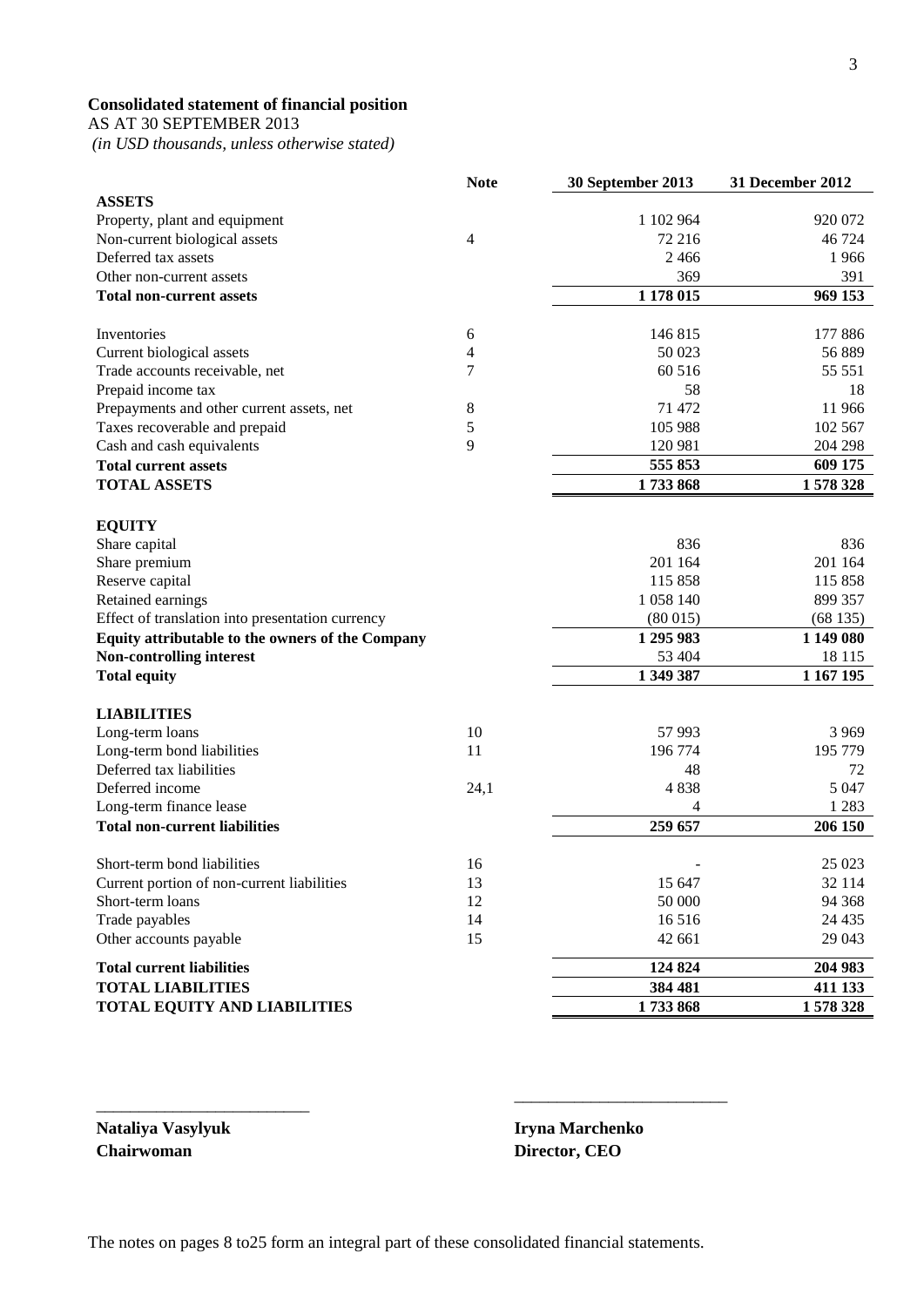## **Consolidated statement of comprehensive income**

## FOR THE 9 MONTHS ENDED 30 SEPTEMBER 2013

*(in USD thousands, unless otherwise stated)*

|                                                                                                          |             | 9 months ended    |                   |
|----------------------------------------------------------------------------------------------------------|-------------|-------------------|-------------------|
|                                                                                                          | <b>Note</b> | 30 September 2013 | 30 September 2012 |
| Revenue                                                                                                  | 17          | 466 542           | 445 753           |
| Profit from revaluation of biological assets at fair value                                               |             | 29 4 23           | 27 592            |
| Cost of sales                                                                                            | 18          | (309368)          | (299 385)         |
|                                                                                                          |             |                   |                   |
| <b>GROSS PROFIT</b>                                                                                      |             | 186 597           | 173 960           |
| General administrative expenses                                                                          | 20          | (12417)           | (17633)           |
| Distribution expenses                                                                                    | 21          | (18525)           | (15307)           |
| Income from government grants and incentives                                                             | 24,1        | 214               | 226               |
| Income from special VAT treatment                                                                        | 24,2        | 32 632            | 36 101            |
| Other operating income, net                                                                              | 22          | (2 225)           | 5 1 6 8           |
|                                                                                                          |             |                   |                   |
| PROFIT FROM OPERATING ACTIVITIES                                                                         |             | 186 276           | 182 515           |
| Finance income                                                                                           |             | 90                | 555               |
| Finance costs                                                                                            | 23          | (24896)           | (26083)           |
| PROFIT BEFORE TAX                                                                                        |             | 161 470           | 156 987           |
|                                                                                                          |             |                   |                   |
| Income tax credit/(expense)                                                                              |             | 499               | (10)              |
| PROFIT FOR THE PERIOD                                                                                    |             | 161 969           | 156 977           |
| OTHER COMPREHENSIVE INCOME FOR THE<br><b>PERIOD:</b><br>Effect of translation into presentation currency |             | (11882)           | (426)             |
| TOTAL COMPREHENSIVE INCOME FOR THE<br><b>PERIOD</b>                                                      |             | 150 087           | 156 551           |
| PROFIT FOR THE PERIOD ATTRIBUTABLE                                                                       |             |                   |                   |
| TO:<br>Owners of the Company                                                                             |             | 158783            | 154 333           |
| Non-controlling interests                                                                                |             | 3 1 8 6           | 2 6 4 4           |
| <b>PROFIT FOR THE PERIOD</b>                                                                             |             |                   |                   |
|                                                                                                          |             | 161 969           | 156 977           |
| TOTAL COMPREHENSIVE INCOME<br><b>ATTRIBUTABLE TO:</b>                                                    |             |                   |                   |
| Owners of the Company                                                                                    |             | 146 903           | 153 910           |
| Non-controlling interests                                                                                |             | 3 1 8 4           | 2 641             |
| TOTAL COMPREHENSIVE INCOME FOR THE<br><b>PERIOD</b>                                                      |             | 150 087           | 156 551           |
|                                                                                                          |             |                   |                   |
| Earnings per share, USD (basic and diluted)                                                              |             | 25                | 24                |

The notes on pages 8 to25 form an integral part of these consolidated financial statements.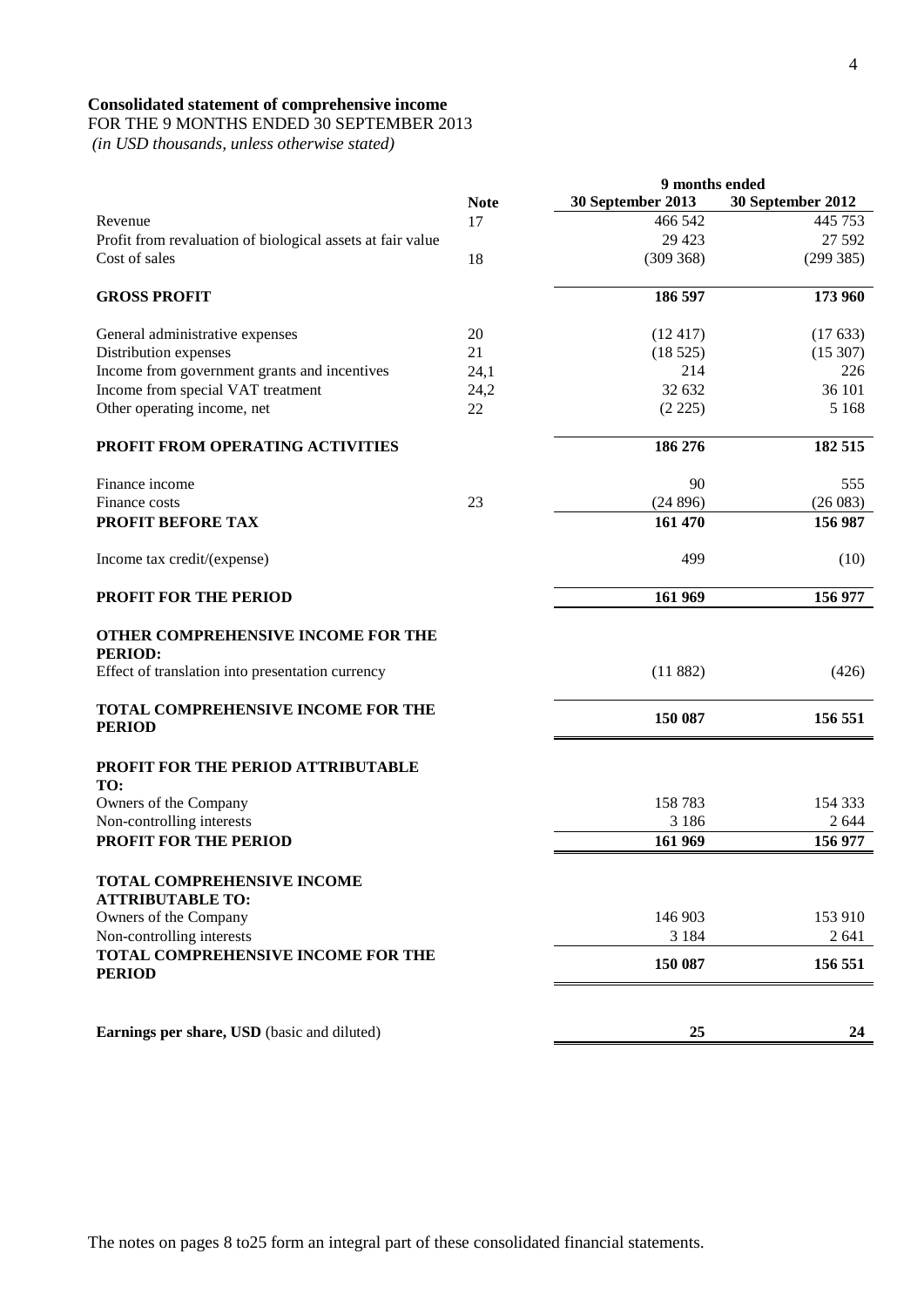## **Consolidated statement of changes in equity**

FOR THE 9 MONTHS ENDED 30 SEPTEMBER 2013

*(in USD thousands, unless otherwise stated)*

|                                                                                                           | <b>Attributable to owners of the Company</b> |                                    |                          |                             |                                               |              |                                  |                     |
|-----------------------------------------------------------------------------------------------------------|----------------------------------------------|------------------------------------|--------------------------|-----------------------------|-----------------------------------------------|--------------|----------------------------------|---------------------|
|                                                                                                           | <b>Share</b><br>capital                      | Capital<br>contribution<br>reserve | <b>Share</b><br>premium  | <b>Retained</b><br>earnings | Foreign<br>currency<br>translation<br>reserve | <b>Total</b> | Non-<br>controlling<br>interests | <b>Total equity</b> |
| As at 1 January 2012                                                                                      | 836                                          | 115858                             | 201 164                  | 673 909                     | (67761)                                       | 924 006      | 15 3 33                          | 939 339             |
| Comprehensive income for the period<br>Profit for the period<br>Effect from translation into presentation |                                              |                                    |                          | 154 333                     | $\sim$                                        | 154 333      | 2 6 4 4                          | 156 977             |
| currency                                                                                                  |                                              |                                    |                          |                             | (423)                                         | (423)        | (3)                              | (426)               |
| Total comprehensive income for the period                                                                 |                                              |                                    |                          | 154 333                     | (423)                                         | 153 910      | 2641                             | 156 551             |
| As at 30 September 2012                                                                                   | 836                                          | 115 858                            | 201 164                  | 828 242                     | (68184)                                       | 1 077 916    | 17974                            | 1 095 890           |
|                                                                                                           |                                              |                                    |                          |                             |                                               |              |                                  |                     |
| As at 1 January 2013                                                                                      | 836                                          | 115 858                            | 201 164                  | 899 357                     | (68135)                                       | 1 149 080    | 18 11 5                          | 1 167 195           |
| Comprehensive income for the period                                                                       |                                              |                                    |                          |                             |                                               |              |                                  |                     |
| Profit for the period                                                                                     |                                              |                                    | $\overline{\phantom{a}}$ | 158783                      |                                               | 158783       | 3 1 8 6                          | 161 969             |
| Effect from changes in ownership                                                                          |                                              |                                    |                          |                             |                                               |              | 32 105                           | 32 105              |
| Effect from translation into presentation                                                                 |                                              |                                    |                          |                             |                                               |              |                                  |                     |
| currency                                                                                                  |                                              |                                    |                          |                             | (11880)                                       | (11880)      | (2)                              | (11882)             |
| Total comprehensive income for the period                                                                 |                                              |                                    | ٠                        | 158783                      | (11 880)                                      | 146 903      | 3 1 8 4                          | 150 087             |
| As at 30 September 2013                                                                                   | 836                                          | 115 858                            | 201 164                  | 1 058 140                   | (80015)                                       | 1 295 983    | 53 404                           | 1 349 387           |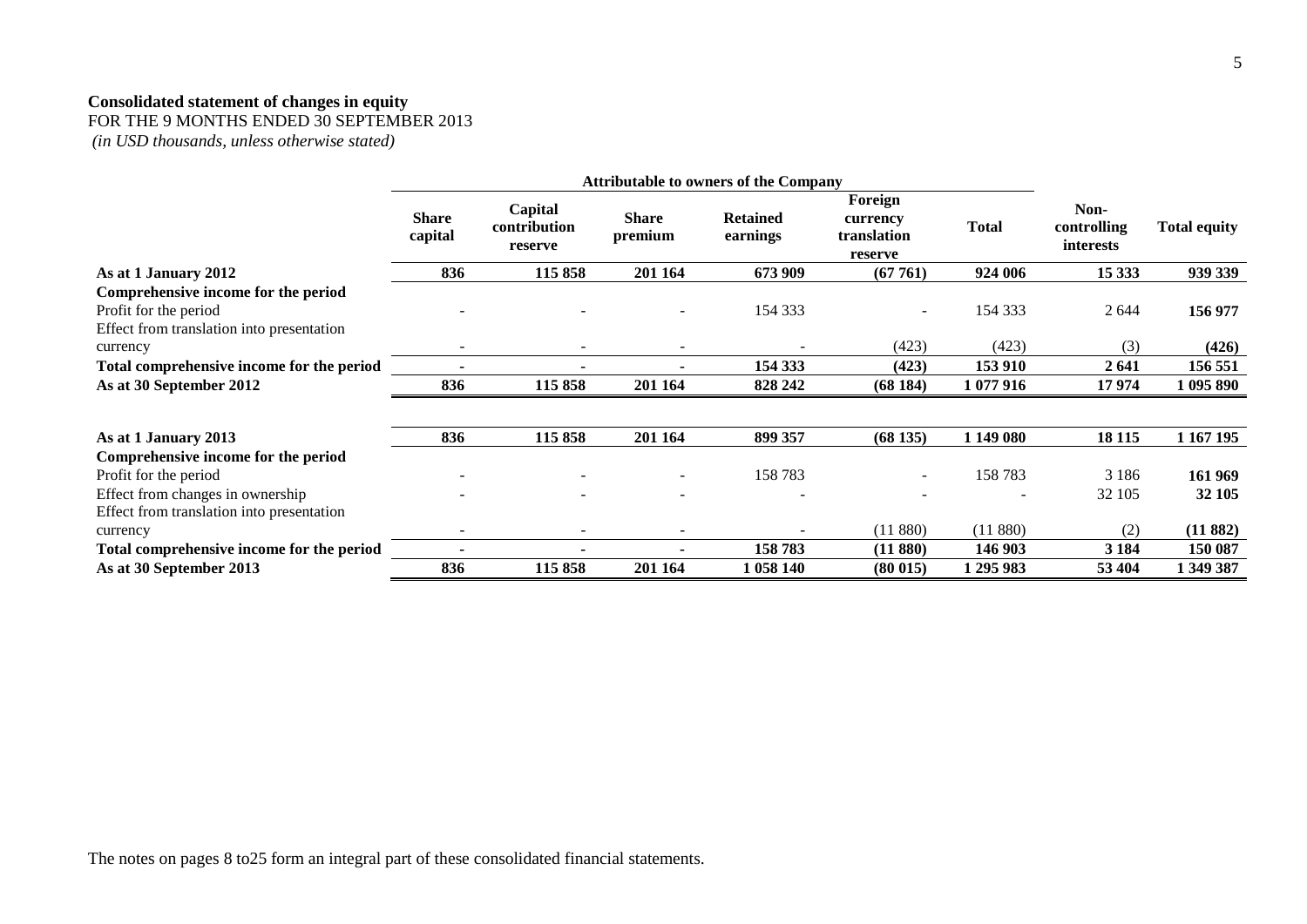## **Consolidated statement of cash flows**

FOR THE 9 MONTHS ENDED 30 SEPTEMBER 2013

*(in USD thousands, unless otherwise stated)*

|                                                       | 9 months ended |                   |                   |  |
|-------------------------------------------------------|----------------|-------------------|-------------------|--|
|                                                       | <b>Note</b>    | 30 September 2013 | 30 September 2012 |  |
| <b>CASH FLOWS FROM OPERATING ACTIVITIES:</b>          |                |                   |                   |  |
| Profit before income tax                              |                | 161 470           | 156 987           |  |
| Adjustments for:                                      |                |                   |                   |  |
| Depreciation of property, plant and equipment         |                | 18749             | 11 452            |  |
| Change in allowance for irrecoverable amounts         |                | 362               | 1 0 7 7           |  |
| Other provisions                                      |                | (284)             | 299               |  |
| Loss on disposal of current assets                    |                | 178               | 249               |  |
| Loss on disposal of property, plant and equipment     |                | 406               | 30                |  |
| Impairment of current assets                          |                | 790               | 850               |  |
| Other income                                          |                |                   | (1573)            |  |
| Effect of fair value adjustments on biological assets |                | (29 423)          | (27592)           |  |
| Gains realised from accounts payable written-off      |                | (212)             | (768)             |  |
| Amortization of deferred income on government grants  |                | (214)             | (226)             |  |
| Discount on long-term bonds amortization              |                | 995               | 895               |  |
| Interest income                                       |                | (90)              | (555)             |  |
| Interest payable on loans                             |                | 22 400            | 23 812            |  |
| Operating profit before working capital changes       |                | 175 127           | 164 937           |  |
| (Increase)/decrease in trade receivables              |                | (4969)            | (18611)           |  |
| Increase in prepayments and other current assets      |                | (59864)           | (42664)           |  |
| Decrease in taxes recoverable and prepaid             |                | (3421)            | (29 392)          |  |
| Decrease in inventories                               |                | 30 743            | 65 881            |  |
| Decrease in deferred income                           |                | 5                 | (3)               |  |
| Decrease in other non-current assets                  |                | 22                |                   |  |
| (Decrease)/increase in trade payables                 |                | (7707)            | 3 1 2 1           |  |
| Decrease in biological assets                         |                | 10 157            | 28 158            |  |
| Decrease in finance leases                            |                | (1279)            | (1917)            |  |
| (Decrease)/increase in other accounts payable         |                | 10414             | 4 9 9 9           |  |
| <b>Cash generated from operations</b>                 |                | 149 228           | 174 509           |  |
| Interest paid                                         |                | (6407)            | (7106)            |  |
| Income tax paid                                       |                | (65)              | (39)              |  |
| Net cash generated from operating activities          |                | 142756            | 167 364           |  |
| <b>CASH FLOWS FROM INVESTING ACTIVITIES:</b>          |                |                   |                   |  |

#### **CASH FLOWS FROM INVESTING ACTIVITIES:**

| Payments and receipts - property, plant and equipment | (181 279) | (227684) |
|-------------------------------------------------------|-----------|----------|
| Interest received                                     | 90        |          |
| Net cash used in investing activities                 | (181 189) | (227129) |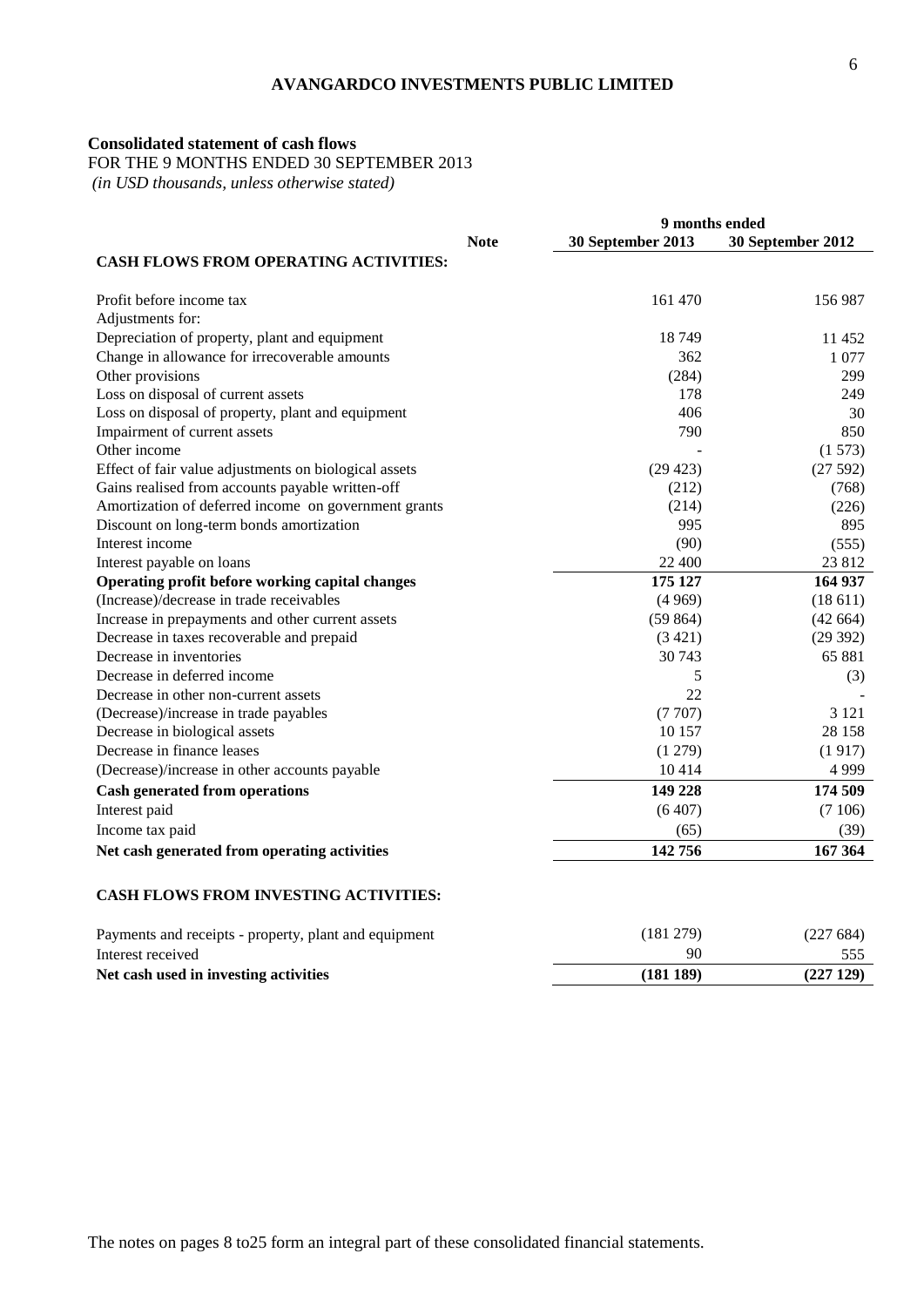### **Consolidated statement of cash flows (cont.)**

FOR THE 9 MONTHS ENDED 30 SEPTEMBER 2013

*(in USD thousands, unless otherwise stated)*

|                                                    |             | 9 months ended    |                   |  |
|----------------------------------------------------|-------------|-------------------|-------------------|--|
|                                                    | <b>Note</b> | 30 September 2013 | 30 September 2012 |  |
| <b>CASH FLOWS FROM FINANCING ACTIVITIES:</b>       |             |                   |                   |  |
| New loans received                                 |             | 78 958            | 39 555            |  |
| Repayment of loans                                 |             | (85769)           | (20897)           |  |
| Interest paid for bonds issued                     |             | (13038)           | (13984)           |  |
| Repayment of short-term bonds                      |             | (25023)           |                   |  |
| Blocked deposit                                    |             | 794               | 2 3 2 7           |  |
| Net cash generated from financing activities       |             | (44078)           | 7 001             |  |
| Net (decrease)/increase in cash                    |             | (82511)           | (52764)           |  |
| Cash and cash equivalents at 1 January             |             | 203 504           | 230 640           |  |
| Effect from translation into presentation currency |             | (12)              | (122)             |  |
| Cash and cash equivalents at 30 September          | 12          | 120 981           | 177 754           |  |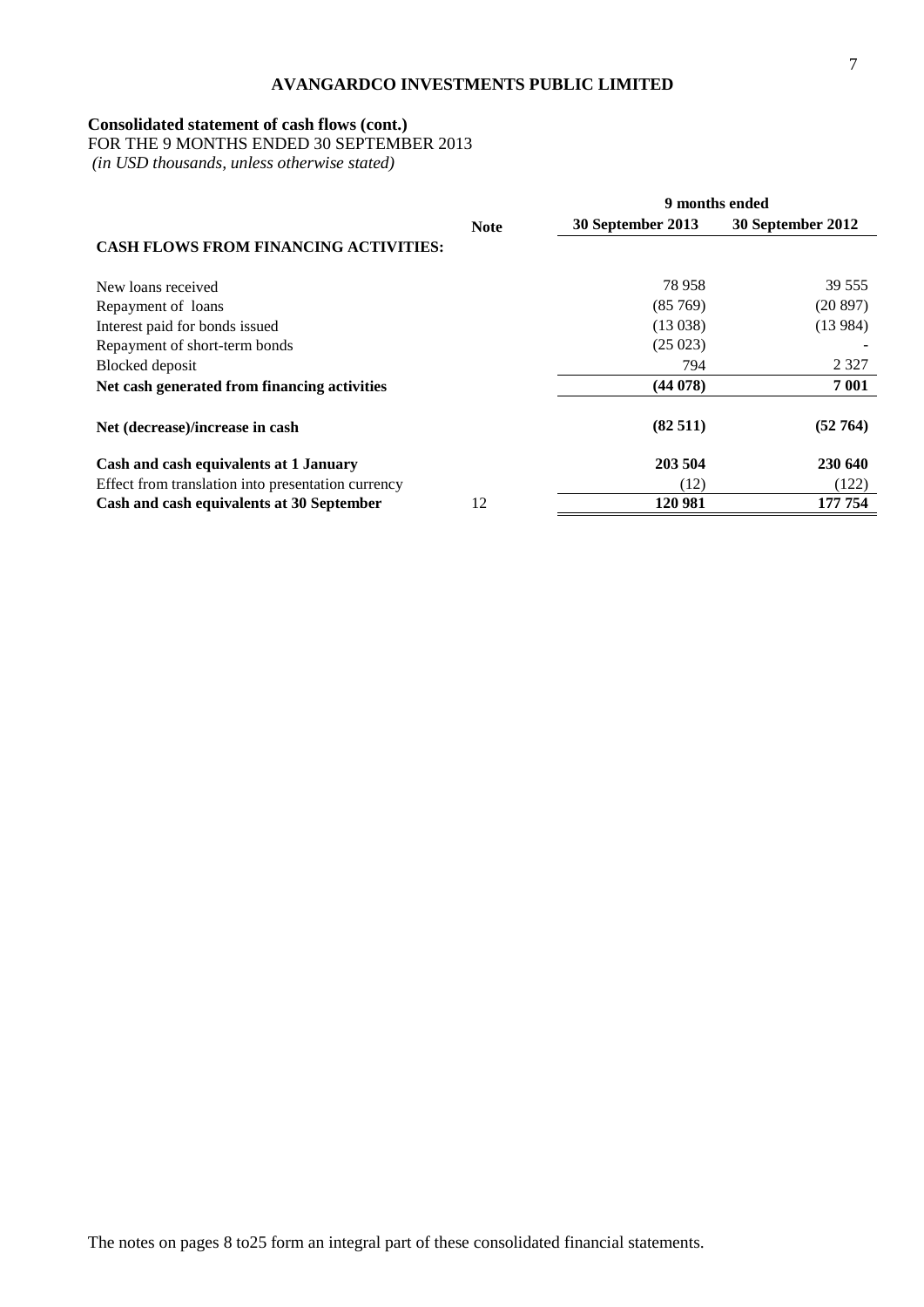## **Notes to the consolidated financial statements FOR THE 9 MONTHS ENDED 30 SEPTEMBER 2013**

*(in USD thousands, unless otherwise stated)*

### **1. General information**

AvangardCo Investments Public Limited (the "Company") was incorporated as a limited liability company on 23 October 2007 in accordance with the provisions of the Cyprus Companies Law, Cap. 113, under the name of Ultrainvest Limited. On 8 July 2009, the Registrar of Companies in Cyprus issued a certificate to the effect that the Company was re-registered as a public limited company and changed its name to AvangardCo Investments Public Limited. The Company was listed at London Stock Exchange Main Market on 6 May 2010.

The Company's registered office is at 3 Anexartisias & Kyriakou Matsi, 3040 Limassol, Cyprus.

The interim consolidated financial statements of the Company as at and for the 9 months ended 30 September 2013 comprise the Company and its subsidiaries (together referred to as the "Group").

In 2009 the principal owner of AvangardCo Investments Public Limited reorganised the Group, as a result of which AvangardCo Investments Public Limited became the holding company of an agricultural group of agricultural enterprises, which in the past were under the common ownership and control of this owner. The restructuring was carried out by the transfer of direct interest in the Group's companies. The restructuring was undertaken to achieve legal consolidation of control over agricultural companies of the Group. The reorganisation did not affect the principal activities of the Group.

The history of "Avangard" began with the acquisition by the principal owner of the first poultry farm "Avangard" located in the Ivano-Frankivsk region of Ukraine. Subsequently, to supply the poultry farm with growing birds, the subsidiary "Avangard-Agro" was established. In 2004 a concept of development of this business line was designed, as a result of which in 2005-2009 other major enterprises of agrarian industry in Ukraine joined the Group.

The Group's activities cover all the links of the value chain: from production of combined feed, maintenance and breeding of chickens to production and sale of eggs and egg products. As at 30 September 2013 the production facilities of the Group include 32 poultry facilities (consisting of 19 egg laying farms, 10 farms for growing young laying hens and 3 breeder farms), 6 fodder mills, 3 long-term egg storage facilities and 1 plant for manufacture of egg products.

In order to build a vertically-integrated group, reduce business risk and gaine additional profit due to synergies, the Group acquired a hen breeding concern. This ensures breeding of the required number of high quality daily chickens and their timely delivery to factories.

The construction of new full cycle egg production facilities, fully automated, in compliance with European standards of quality is an integral part of the Group's growth strategy.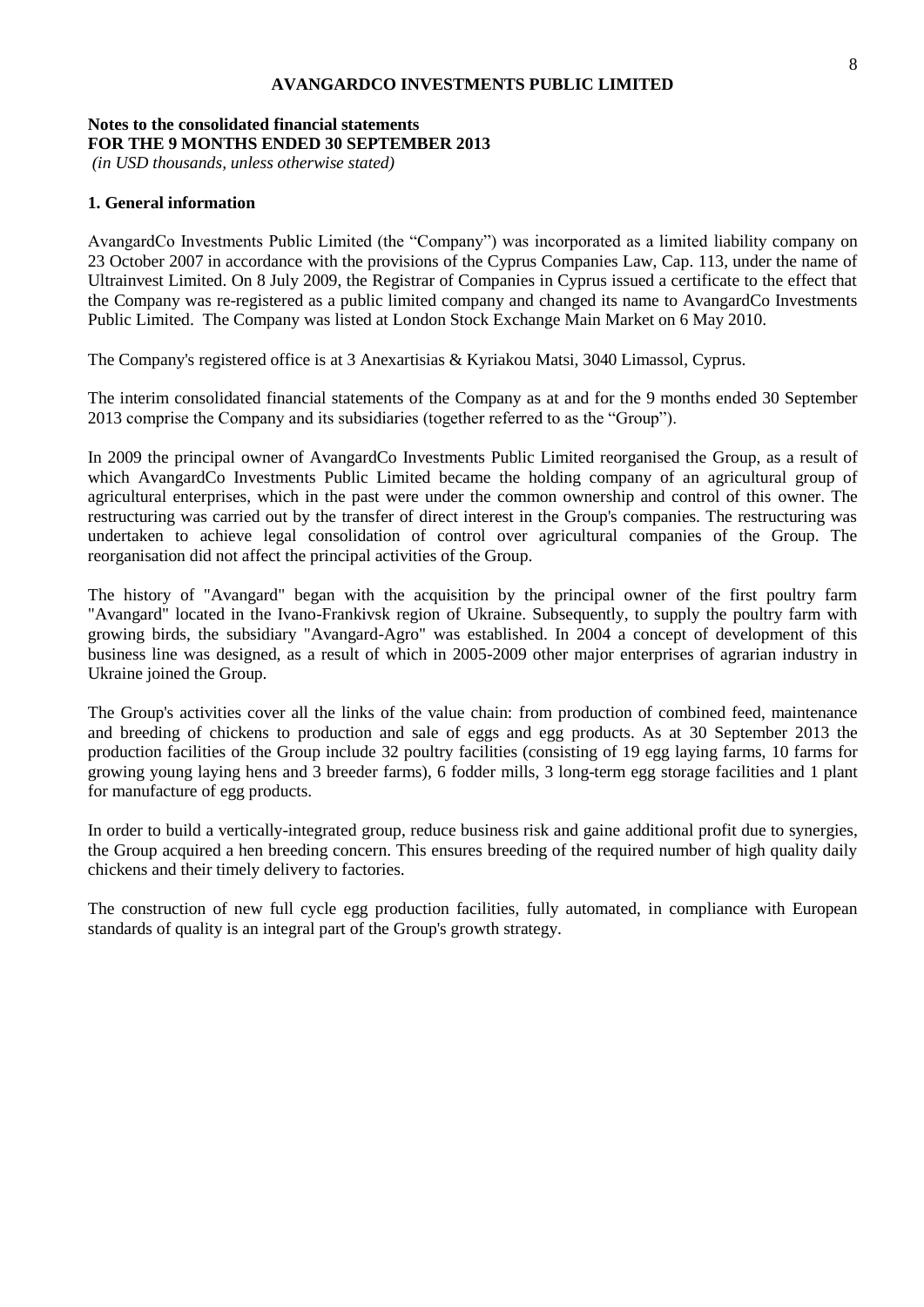## **Notes to the consolidated financial statements FOR THE 9 MONTHS ENDED 30 SEPTEMBER 2013**

*(in USD thousands, unless otherwise stated)*

## **1. General information (cont.)**

The Group's subsidiaries all of which are incorporated in Ukraine, their principal activities and the effective ownership interests are as follows:

| Company name                                                                                                                                       | <b>Principal Activity</b>                         | <b>Country of</b><br>registration | Ownership<br>interest $(\%$ ) 30<br>September 2013 | <b>Ownership interest</b><br>$(\frac{6}{6})$ 31 December<br>2012 |
|----------------------------------------------------------------------------------------------------------------------------------------------------|---------------------------------------------------|-----------------------------------|----------------------------------------------------|------------------------------------------------------------------|
| PJSC Avangard                                                                                                                                      |                                                   | Ukraine                           | 99,00%                                             | 99,00%                                                           |
| PJSC Chornobaivske                                                                                                                                 |                                                   | Ukraine                           | 97,00%                                             | 97,00%                                                           |
| PJSC Agrofirma Avis                                                                                                                                |                                                   | Ukraine                           | 100,00%                                            | 100,00%                                                          |
| <b>PJSC Kirovskiy</b>                                                                                                                              |                                                   | Ukraine                           | 100,00%                                            | 100,00%                                                          |
| PJSC Ptakhohospodarstvo Chervonyi Prapor                                                                                                           |                                                   | Ukraine                           | 98,00%                                             | 98,00%                                                           |
| SC Ptakhofabryka Lozuvatska of Avangardco Investments<br>Public Limited                                                                            |                                                   | Ukraine                           | 100,00%                                            | 100,00%                                                          |
| LLC Yuzhnaya - Holding                                                                                                                             |                                                   | Ukraine                           | 100,00%                                            | 100,00%                                                          |
| LLC Makarivska Ptakhofabryka                                                                                                                       | Keeping of technical                              | Ukraine                           | 100,00%                                            | 100,00%                                                          |
| LLC PF Volnovaska                                                                                                                                  | laying hen, production                            | Ukraine                           | 100,00%                                            | 100,00%                                                          |
| PJSC Cross-PF Zorya                                                                                                                                | and selling of eggs                               | Ukraine                           | 89,00%                                             | 89,00%                                                           |
| PJSC Ptakhofabryka Pershe Travnya                                                                                                                  |                                                   | Ukraine                           | 93,00%                                             | 93,00%                                                           |
| PJSC Chernivetska Ptakhofabryka                                                                                                                    |                                                   | Ukraine                           | 98,00%                                             | 98,00%                                                           |
| ALLC Donetska Ptakhofabryka                                                                                                                        |                                                   | Ukraine                           | 100,00%                                            | 100,00%                                                          |
| LLC Areal-Snigurivka                                                                                                                               |                                                   | Ukraine                           | 100,00%                                            | 100,00%                                                          |
| LLC Torgivenlniy Budynok Bohodukhivska Ptakhofabryka                                                                                               |                                                   | Ukraine                           | 100,00%                                            | 100,00%                                                          |
| PPB LLC Ptytsecompleks                                                                                                                             |                                                   | Ukraine                           | 100,00%                                            | 100,00%                                                          |
| <b>PSPC</b> Interbusiness                                                                                                                          |                                                   | Ukraine                           | 100,00%                                            | 100,00%                                                          |
| SC Avangard-Agro of PJSC Avangard                                                                                                                  |                                                   | Ukraine                           | 99,00%                                             | 99,00%                                                           |
| SC Gorodenkivska Ptakhofabryka of PJSC Avangard                                                                                                    |                                                   | Ukraine                           | 99,00%                                             | 99,00%                                                           |
| SC Rogatynska Ptakhofabryka of PJSC Avangard                                                                                                       |                                                   | Ukraine                           | 99,00%                                             | 99,00%                                                           |
| SC Ptakhohospodarstvo Donetske of ALLC Donetska<br>Ptakhofabryka                                                                                   |                                                   | Ukraine                           | 100,00%                                            | 100,00%                                                          |
| <b>LLC</b> Slovyany                                                                                                                                | Incubation (production<br>and saleof day-old      | Ukraine                           | 90,00%                                             | 90,00%                                                           |
| SC Ptakhohospodarstvo Lozuvatske of Avangardco Investments<br>Public Limited                                                                       | chick), farming of<br>young poultry for sale,     | Ukraine                           | 100,00%                                            | 100,00%                                                          |
| SC Zorya of PJSC Cross-PF Zoraya                                                                                                                   | and poultry                                       | Ukraine                           | 89,00%                                             | 89,00%                                                           |
| SC Ptakhofabryka Chervonyi Prapor Poultry, of PJSC<br>Ptakhohospodarstvo ChervoniyPrapor<br>SC Ptakhohospodarstvo Yuzhnaya Holding of LLC Yuzhnaya |                                                   | Ukraine                           | 98,00%                                             | 98,00%                                                           |
| Holding                                                                                                                                            |                                                   | Ukraine                           | 100,00%                                            | 100,00%                                                          |
| SC Ptakhogopodarstvo Volnovaske of LLC PF Volnovaska                                                                                               |                                                   | Ukraine                           | 100,00%                                            | 100,00%                                                          |
| SC Ptakhohospodarstvo Chornobaivske of PJSC Chornobaivske                                                                                          |                                                   | Ukraine                           | 97,00%                                             | 97,00%                                                           |
| LLC Rohatyn-Korm                                                                                                                                   |                                                   | Ukraine                           | 99,00%                                             | 99,00%                                                           |
| PJSC Vuhlehirskyi Eksperementalnyi Kombikormovyi Zavod                                                                                             |                                                   | Ukraine                           | 80,00%                                             | 80,00%                                                           |
| PJSC Volnovaskyi Kombinat Khliboproduktiv                                                                                                          | Production and selling<br>of animal feed          | Ukraine                           | 72,00%                                             | 72,00%                                                           |
| LLC Kamyanets-Podilsky Kombikormoviy Zavod                                                                                                         |                                                   | Ukraine                           | 100,00%                                            | 100,00%                                                          |
| LLC Pershe Travnya Kombikormoviy Zavod                                                                                                             |                                                   | Ukraine                           | 93,00%                                             | 93,00%                                                           |
| LLC Imperovo Foods                                                                                                                                 | Processing of eggs and<br>selling of egg products | Ukraine                           | 94,00%                                             | 99,00%                                                           |
|                                                                                                                                                    | Rendering services<br>under guarantee             |                                   |                                                    |                                                                  |
| LLC Agrarnyi Holding Avangard                                                                                                                      | agreements                                        | Ukraine                           | 100,00%                                            | 100,00%                                                          |
| LLC Imperovo LTD                                                                                                                                   | Rental services                                   | Ukraine                           | 99.00%                                             | 99,00%                                                           |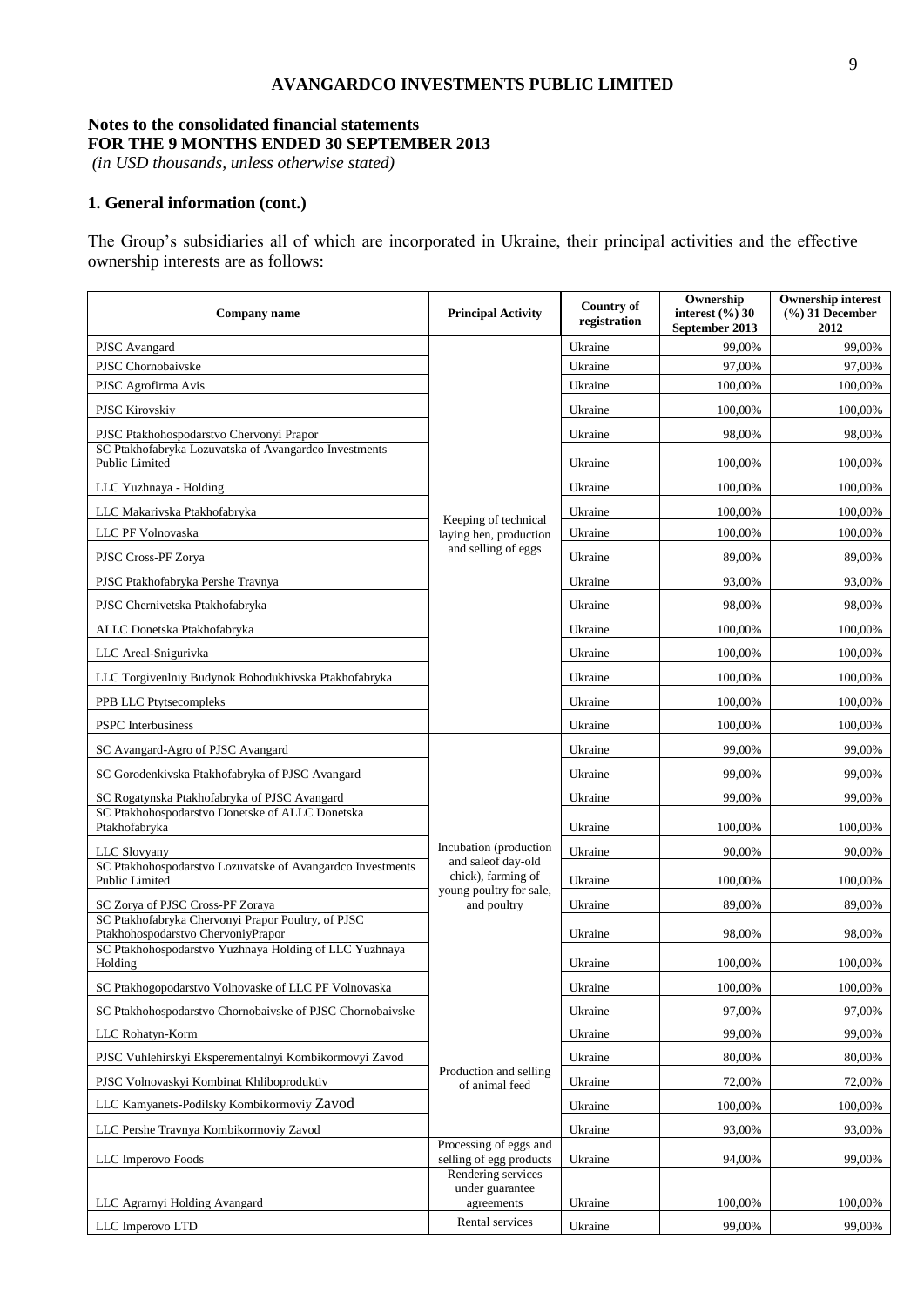## **Notes to the consolidated financial statements FOR THE 9 MONTHS ENDED 30 SEPTEMBER 2013**

*(in USD thousands, unless otherwise stated)*

#### **1. General information (cont.)**

The parent company of the Group is AvangardCo Investments Public Limited, registered in Cyprus, with an issued share capital of 6 387 185 ordinary shares as at 30 September 2013 with nominal value of  $\epsilon$  0,10 per share.

The shares were distributed as follows:

|                           | 30 September 2013   |                               | <b>31 December 2012</b> |                               |  |
|---------------------------|---------------------|-------------------------------|-------------------------|-------------------------------|--|
| Owner                     | Number of<br>shares | Ownership<br>interest $(\% )$ | <b>Number of shares</b> | Ownership<br>interest $(\% )$ |  |
| Quickcom Limited          |                     |                               |                         |                               |  |
| <b>Omtron Limited</b>     | 1 848 575           | 28.9%                         | 1 848 575               | 28.9%                         |  |
| <b>Tanchem Limited</b>    | 926 280             | 14.5%                         | 926 280                 | 14.5%                         |  |
| Mobco Limited             |                     |                               |                         |                               |  |
| BNY (Nominees)<br>Limited | 1 437 500           | 22.5%                         | 1 437 500               | 22.5%                         |  |
| UkrLandFarming Plc        | 2 174 825           | 34.1%                         | 2 174 825               | 34.1%                         |  |
| Other                     | 3                   |                               |                         |                               |  |
|                           | 6 3 8 7 1 8 5       | 100.0%                        | 6 3 8 7 1 8 5           | 100.0%                        |  |

As at 30 September 2013 and 31 December 2012 the interests in Quickcom Limited, Omtron Limited, Tanchem Limited, Mobco Limited, UkrLandFarming Plc beneficially owned by Oleg Bakhmatyuk ("the beneficial owner" hereinafter) were as follows:

|                        | Ownership interest $(\% )$<br>as at 30 September 2013 | Ownership interest $(\% )$<br>as at 31 December 2012 |
|------------------------|-------------------------------------------------------|------------------------------------------------------|
| Quickcom Limited       | 100%                                                  | 100\%                                                |
| <b>Omtron Limited</b>  | 100%                                                  | 100%                                                 |
| <b>Tanchem Limited</b> | 100%                                                  | 100%                                                 |
| Mobco Limited          | 100%                                                  | 100%                                                 |
| UkrLandFarming Plc     | 100%                                                  | 100%                                                 |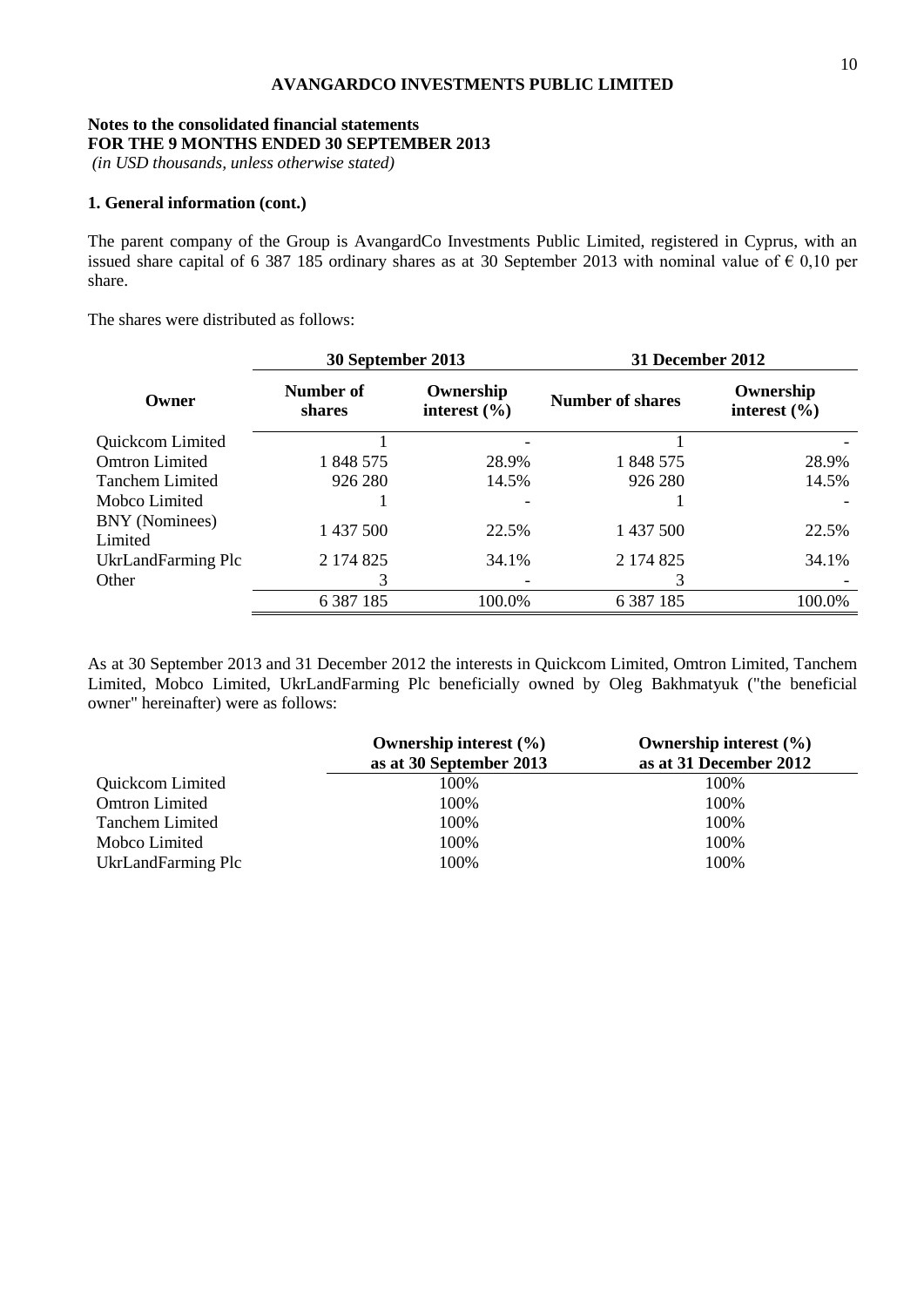## **Notes to the consolidated financial statements FOR THE 9 MONTHS ENDED 30 SEPTEMBER 2013**

*(in USD thousands, unless otherwise stated)*

## **2. Basis of preparation**

## **2.1 Statement of compliance**

The consolidated financial statements for the 9 months ended 30 September 2013 have been prepared in accordance with International Accounting Standard (IAS) 34 "Interim Financial Reporting" and were not audited by the external independent auditors' of the Group. The consolidated financial statements do not include all the information and disclosures required in the annual consolidated financial statements, and should be read in conjunction with the consolidated financial statements as at and for the year ended 31 December 2012.

### **2.2 Basis of measurement**

The consolidated financial statements have been prepared on the historical cost basis, except for the biological assets which are measured at fair value and bonds and loans which are measured at amortised cost.

## **2.3 Functional and presentation currency**

The functional currency of all companies of the Group is the Ukrainian Hryvnia ("UAH"). The currency of Cyprus is the Euro, but the principle exposure of the parent undertaking is through its Ukrainian subsidiaries, and therefore the functional currency of the Company is also considered to be UAH. Transactions in currencies other than the functional currency of the Group's companies are treated as transactions in foreign currencies. The Group's management decided to use US dollar ("USD") as the presentation currency for financial and management reporting purposes. Exchange differences arising are classified as equity and transferred to the Company's translation reserve.

### **2.4 Going concern basis**

These consolidated financial statements have been prepared under the going concern basis, which assumes the realisation of assets and settlement of liabilities in the course of ordinary economic activity. Renewals of the Group's assets, and the future activities of the Group, are significantly influenced by the current and future economic environment in Ukraine. The consolidated financial statements do not comprise any adjustments in case of the Group's inability to continue as a going concern.

### **3. Significant accounting policies**

## **3.1 Foreign currency translation**

### *(а) Transactions and balances*

Transactions in foreign currencies are initially recorded by the Group entities at their respective functional currency rates prevailing at the date of the transaction.

Monetary assets and liabilities are translated into the functional currency of each company included into the Group, at the rates ruling at the reporting period. Foreign exchange gains and losses, arising from transactions in foreign currency, and also from translation of monetary assets and liabilities into the functional currency of each company included into the Group at the rate ruling at the end of the year, are recognised to profit or loss.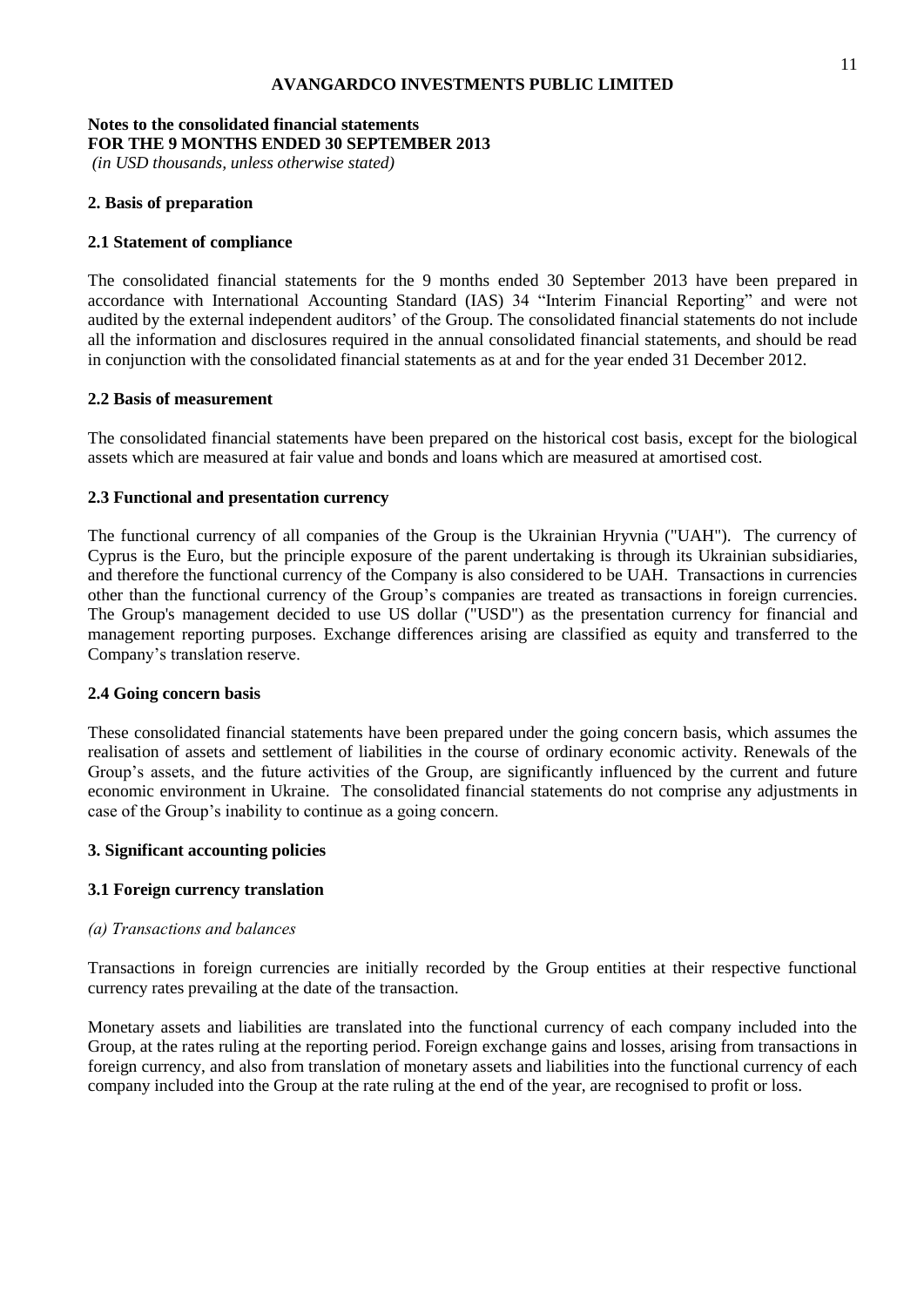## **Notes to the consolidated financial statements FOR THE 9 MONTHS ENDED 30 SEPTEMBER 2013**

*(in USD thousands, unless otherwise stated)*

### **3. Significant accounting policies (cont.)**

## **3.2 Foreign currency translation (cont.)**

## *(а) Transactions and balances (cont.)*

The exchange rates used for the preparation of these interim consolidated financial statements, are presented as follows:

| <b>Currency</b>   | 30 September<br>2013 | Weighted<br>average for the<br>9 months ended<br>30 September<br>2013 | 31 December<br>2012 | Weighted<br>average for the<br>9 months ended<br>30 September<br>2012 | 30 September<br>2012 |
|-------------------|----------------------|-----------------------------------------------------------------------|---------------------|-----------------------------------------------------------------------|----------------------|
| US dollar to      |                      |                                                                       |                     |                                                                       |                      |
| Ukrainian Hryvnia | 7,993                | 7,993                                                                 | 7,9925              | 7,993                                                                 | 7,9904               |

The foreign currencies may be freely convertible to the territory of Ukraine at the exchange rate which is close to the exchange rate established by the National Bank of Ukraine. At the moment, the Ukrainian Hryvnia is not a freely convertible currency outside of Ukraine.

### *(b) Presentation currency*

The financial results and position of each subsidiary are translated into the presentation currency as follows:

(1) At reporting period of financial statements all the assets and liabilities are translated at the exchange rate of the National Bank of Ukraine at that reporting period;

(2) Income and expenses are translated at the average exchange rates (except for the cases when such average exchange rate is not a reasonably approximate value reflecting cumulative influence of all exchange rates prevailing at the date of transaction, in which case income and expenses are translated at the exchange rates at the date of transaction);

(3) All exchange differences are recognised in other comprehensive income.

### **4. Biological assets**

|                                  | 30 September 2013 | 31 December 2012 |
|----------------------------------|-------------------|------------------|
| Non-current biological assets    |                   |                  |
| Replacement poultry              | 72 216            | 46 724           |
|                                  | 72 216            | 46 724           |
| <b>Current biological assets</b> |                   |                  |
| Commercial poultry               | 50 023            | 56 886           |
| Other biological assets          |                   |                  |
|                                  | 50 023            | 56 889           |
| <b>Total</b>                     | 122 239           | 103 613          |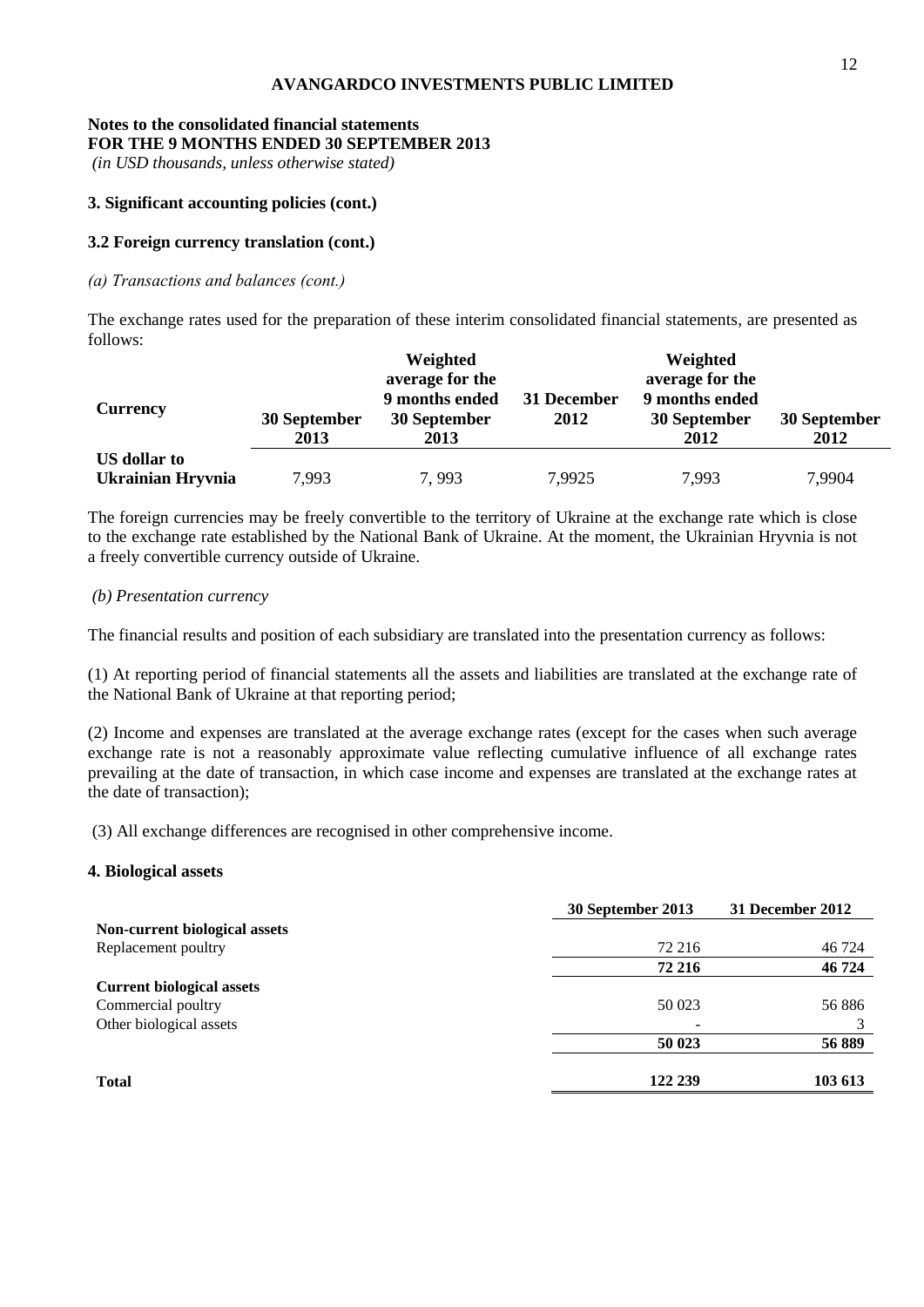### **Notes to the consolidated financial statements FOR THE 9 MONTHS ENDED 30 SEPTEMBER 2013**

*(in USD thousands, unless otherwise stated)*

### **5. Taxes recoverable and prepaid, net**

Taxes recoverable and prepaid as at 30 September 2013 and 31 December 2012 were as follows:

|                     | <b>Note</b> | 30 September 2013 | 31 December 2012 |
|---------------------|-------------|-------------------|------------------|
| VAT settlements     | a J         | 105 885           | 102 455          |
| Other taxes prepaid |             | 103               |                  |
|                     |             | 105 988           | 102 567          |

a) VAT settlements related to VAT recoverable arising from operating activities and capital expenditure, is subject to:

- Cash refund through release of budgetary funds by the Government;
- settlement of future tax liabilities of the entity under this tax within non-agricultural transactions.

The VAT settlements are receivable within one year based on the prior years' pattern, history of cash refunds and expectations that funds will be realised within twelve months from the reporting period.

## **6. Inventories**

Inventories as at 30 September 2013 and 31 December 2012 were as follows:

|                               | 30 September 2013 | 31 December 2012 |
|-------------------------------|-------------------|------------------|
| Raw and basic materials       | 102 555           | 144 752          |
| Work-in-progress              | 384               | 1 1 5 3          |
| Agricultural produce          | 3428              | 2417             |
| Finished goods                | 23 913            | 11 487           |
| Package and packing materials | 5 5 9 9           | 6 1 6 8          |
| Goods for resale              | 7 1 3 2           | 8 7 0 7          |
| Other inventories             | 3 8 0 4           | 3 202            |
|                               | 146 815           | 177 886          |

Raw and basic materials mainly consist of grains and mixed fodder inventories.

#### **7. Trade accounts receivable, net**

Trade accounts reveivable as at 30 September 2013 and 31 December 2012 were as follows:

|                              | 30 September 2013 | 31 December 2012 |
|------------------------------|-------------------|------------------|
| Trade receivables-gross      | 60 737            | 55 768           |
| Provision for doubtful debts | (221)             | (217             |
|                              | 60 516            | 55 551           |

#### **8. Prepayments and other current assets, net**

Prepayments and other current assets as at 30 September 2013 and 31 December 2012 were as follows:

|                                     | 30 September 2013 | 31 December 2012 |
|-------------------------------------|-------------------|------------------|
| Prepayments                         | 68 188            | 9823             |
| Provision for doubtful debts        | (809)             | (765)            |
| Other non-trade accounts receivable | 4 0 9 3           | 2 908            |
|                                     | 71 472            | 11 966           |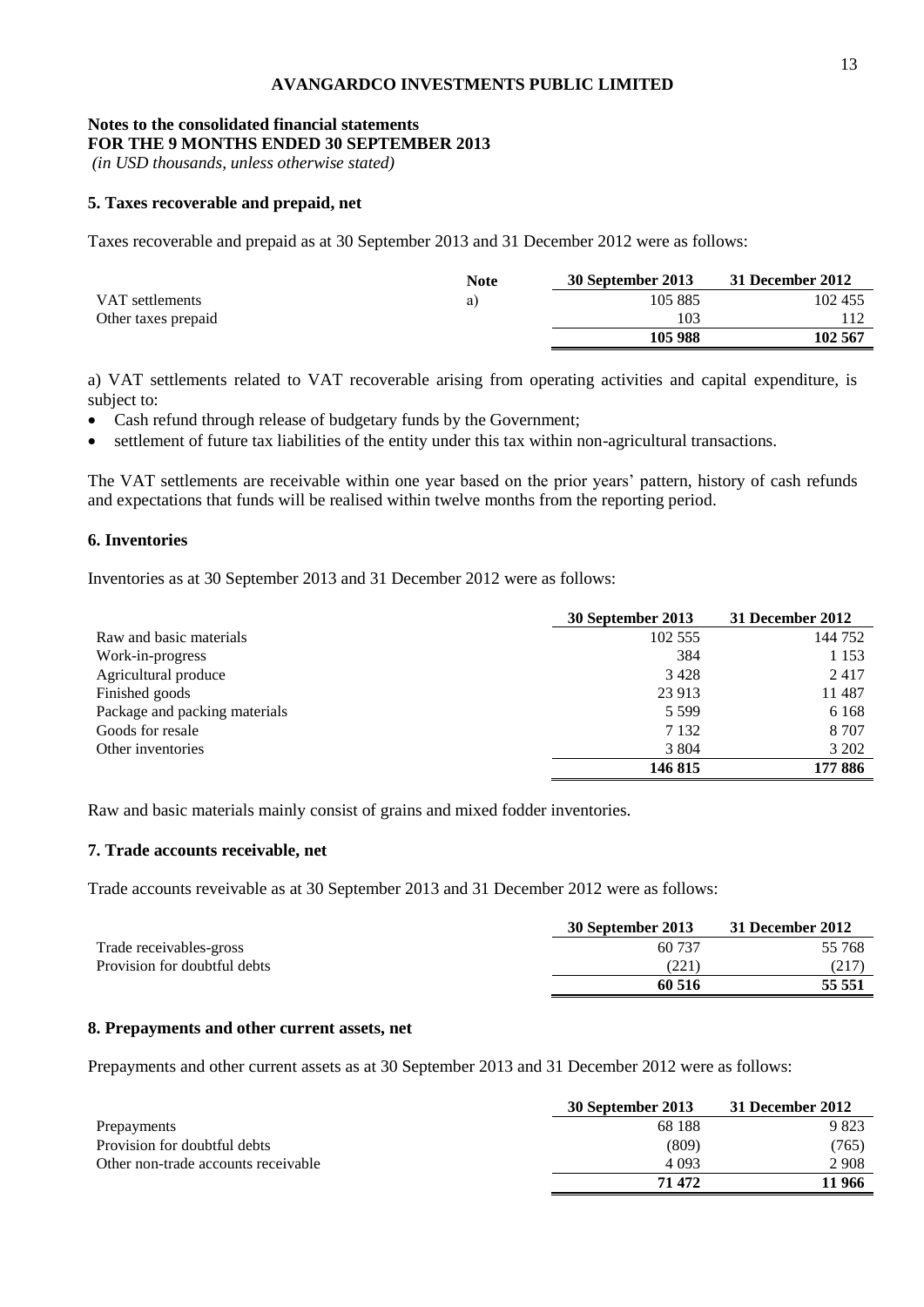## **Notes to the consolidated financial statements FOR THE 9 MONTHS ENDED 30 SEPTEMBER 2013**

*(in USD thousands, unless otherwise stated)*

#### **9. Cash and cash equivalents**

Cash and cash equivalents as at 30 September 2013 and 31 December 2012 were as follows:

|                                                                                          | 30 September 2013 | 31 December 2012 |
|------------------------------------------------------------------------------------------|-------------------|------------------|
| Cash in banks                                                                            | 118933            | 202 249          |
| Cash in hand                                                                             | 35                | 49               |
| Other bank accounts in foreign currency                                                  | 2013              | 2 0 0 0          |
| Cash and cash equivalents                                                                | 120 981           | 204 298          |
| Less blocked deposit                                                                     |                   |                  |
| Other bank accounts in foreign currency                                                  |                   | (794)            |
| Cash and cash equivalents represented in interim<br>consolidated statement of cash flows | 120 981           | 203 504          |

#### **10. Long-term loans**

Long-term loans as at 30 September 2013 and 31 December 2012 were as follows:

|                                                           | 30 September 2013 | 31 December 2012 |
|-----------------------------------------------------------|-------------------|------------------|
| Long-term bank loans in national currency                 | 3 2 1 7           | 4 2 9 0          |
| Long-term bank loans in foreign currency                  | 67 103            | 27 832           |
| <b>Total loans</b>                                        | 70 320            | 32 122           |
| Commodity credit                                          | 1 1 0 9           | 1 1 0 9          |
|                                                           | 71 429            | 33 231           |
|                                                           |                   |                  |
| Current portion of non-current liabilities for bank loans |                   |                  |
| in national currency                                      | (1430)            | (1430)           |
| Current portion of non-current liabilities for bank loans |                   |                  |
| in foreign currency                                       | (12006)           | (27 832)         |
|                                                           | 57 993            | 3969             |

### **11. Long-term bond liabilities**

Long-term bond liabilities as at 30 September 2013 and 31 December 2012 were as follows:

|                          | 30 September 2013 | 31 December 2012 |
|--------------------------|-------------------|------------------|
| Par value                | 200 000           | 200 000          |
| Discount on issued bonds | (3 226)           | (4 221           |
|                          | 196 774           | 195 779          |

## **12. Short-term loans**

Short-term loans as at 30 September 2013 and 31 December 2012 were as follows:

|                                           | 30 September 2013 | 31 December 2012 |
|-------------------------------------------|-------------------|------------------|
| Short-term loans in national currency     |                   |                  |
| Short-term bank loans in foreign currency | 50 000            | 94 336           |
|                                           | 50 000            | 94 368           |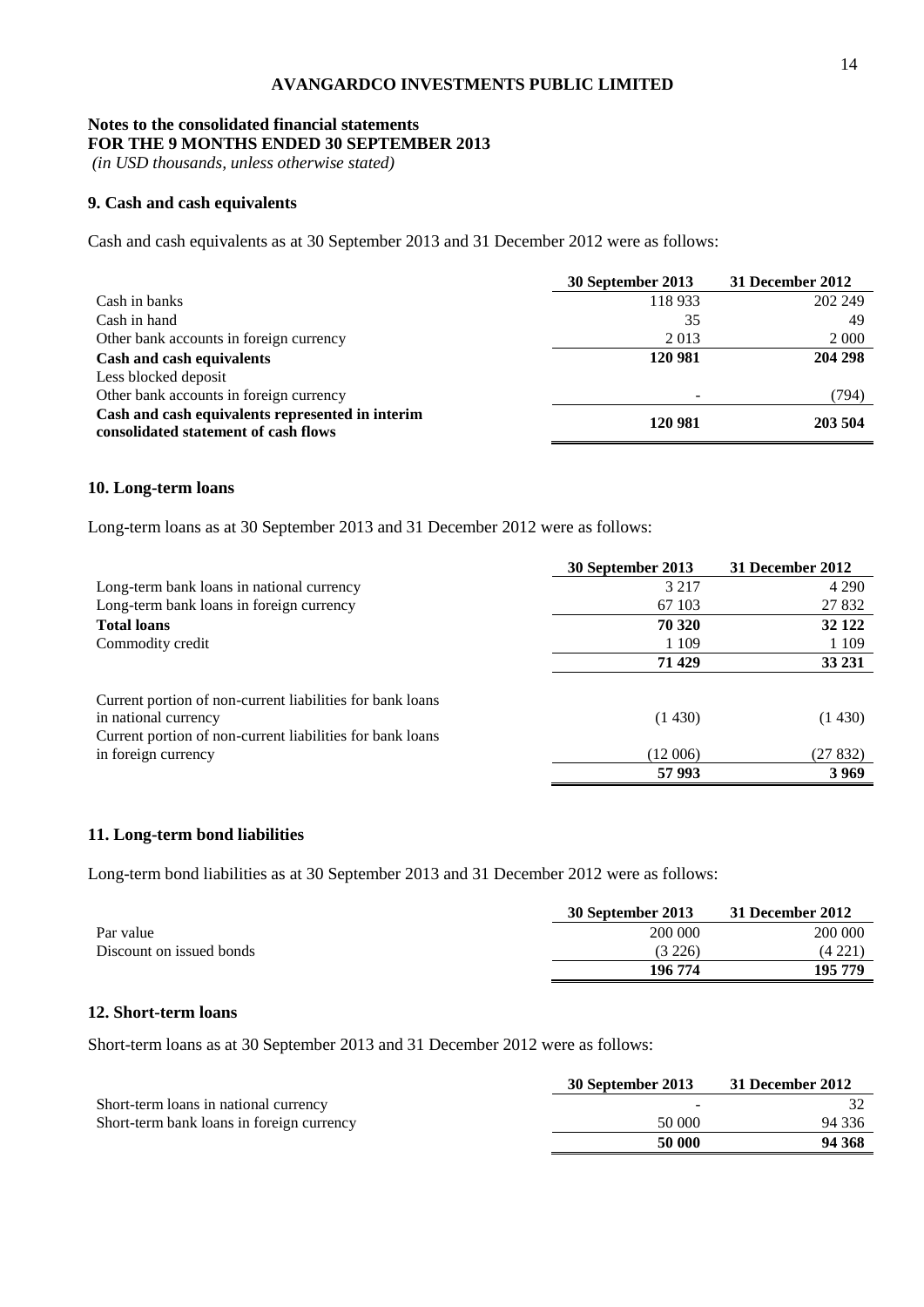#### **Notes to the consolidated financial statements FOR THE 9 MONTHS ENDED 30 SEPTEMBER 2013**

*(in USD thousands, unless otherwise stated)*

#### **13. Current portion of non-current financial liabilities**

The current portion of non-current financial liabilities as at 30 September 2013 and 31 December 2012 was as follows:

|                                                           | 30 September 2013 | 31 December 2012 |
|-----------------------------------------------------------|-------------------|------------------|
| Trade and other payables                                  |                   |                  |
| Deferred income (current portion)                         | 298               | 304              |
| <i>Financial liabilities</i>                              |                   |                  |
| Current portion of finance lease liabilities              | 1.594             | 2 1 2 3          |
| VAT included in current portion of finance lease          |                   |                  |
| liabilities                                               | 319               | 425              |
| Current portion of non-current liabilities for bank loans |                   |                  |
| in foreign currency                                       | 12 006            | 27 832           |
| Current portion of non-current liabilities for bank loans |                   |                  |
| in national currency                                      | 1430              | 1 4 3 0          |
|                                                           | 15 647            | 32 114           |

#### **14. Trade payables**

Trade payables as at 30 September 2013 and 31 December 2012 were as follows:

|                         | <b>Note</b> | 30 September 2013 | 31 December 2012 |
|-------------------------|-------------|-------------------|------------------|
| Trade payables          |             | 14 689            | 22 608           |
| Short-term notes issued | a)          | -827              | $182^{-}$        |
|                         |             | 16 516            | 24 435           |

a) As at 30 September 2013 and 31 December 2012 the short-term notes issued were represented by promissory, non interest-bearing, notes.

#### **15. Other accounts payable**

Other accounts payable as at 30 September 2013 and 31 December 2012 were as follows:

|                                                    | <b>Note</b> | 30 September 2013 | 31 December 2012 |
|----------------------------------------------------|-------------|-------------------|------------------|
| Accrued expenses for future employee benefits      |             | 1 3 9 1           | 1453             |
| Other accrued expenses                             |             | 60                | 282              |
| Wages and salaries and related taxes liabilities   |             | 3 1 4 6           | 3 0 7 0          |
| Other taxes and compulsory payments liabilities    | a)          | 2846              | 3 1 1 3          |
| Accounts payable for property, plant and equipment |             | 16 218            | 13 546           |
| Advances received from customers                   | b)          | 3 0 1 0           | 1856             |
| Interest payable                                   |             | 756               | 722              |
| Accrued coupon on bonds                            |             | 8462              | 4 0 1 3          |
| Other payables                                     |             | 6 7 7 2           | 988              |
|                                                    |             | 42 661            | 29 043           |

a) Other taxes and compulsory payments liabilities mainly comprises of liabilities for VAT and community charges.

b) Advances received from customers consist of prepayments for the sale of agriculture products and finished goods.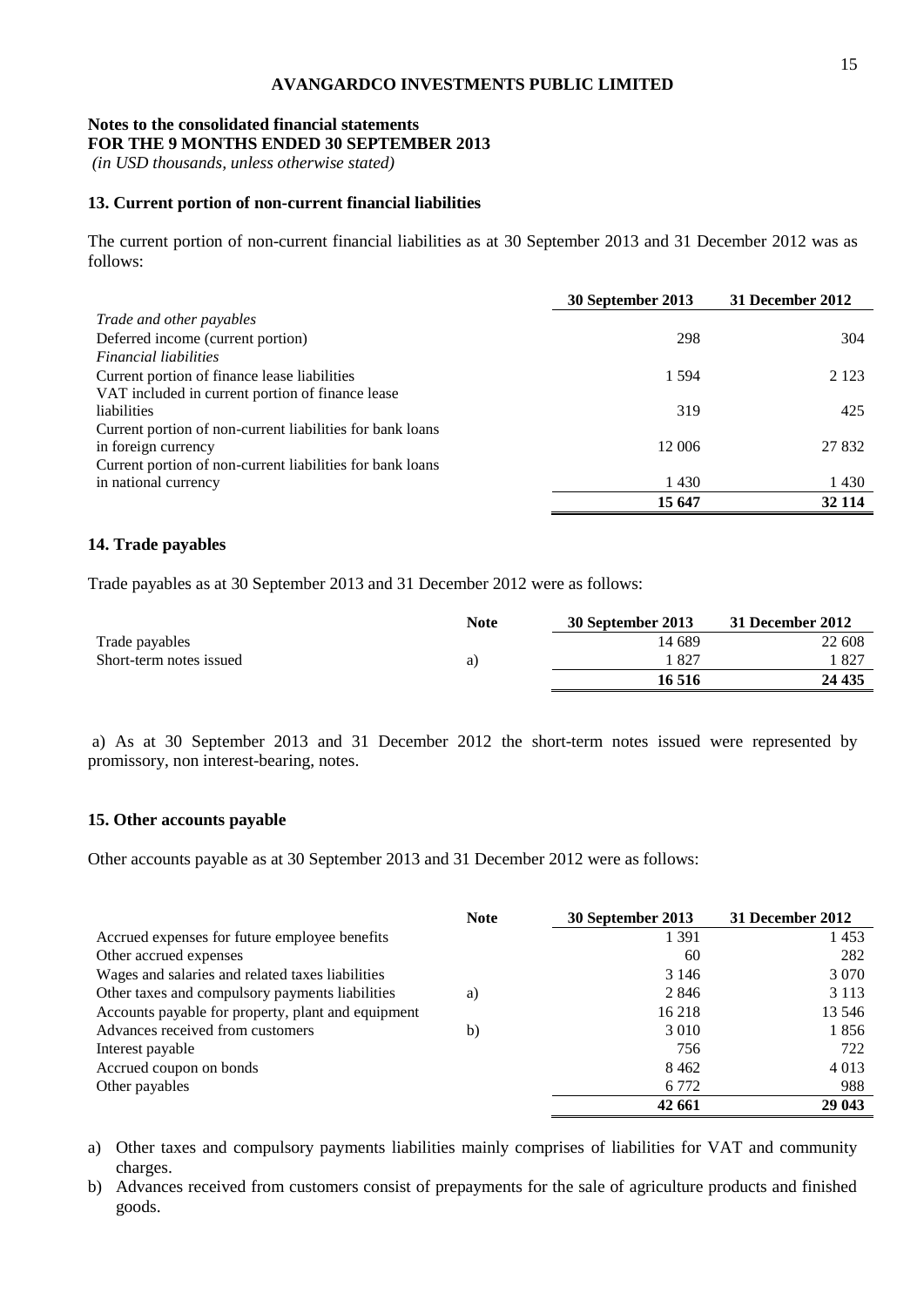#### **Notes to the consolidated financial statements FOR THE 9 MONTHS ENDED 30 SEPTEMBER 2013**

*(in USD thousands, unless otherwise stated)*

#### **16. Short-term bond liabilities**

Short-term bond liabilities as at 30 September 2013 and 31 December 2012 were as follows:

|               | 30 September 2013        | 31 December 2012 |
|---------------|--------------------------|------------------|
| Nominal value | $\overline{\phantom{a}}$ | 25 023           |
|               |                          | 25 023           |
|               |                          |                  |

## **17. Revenue**

Sales revenue for the 9 months ended 30 September 2013 and 30 September 2012 were as follows:

|                                               | 30 September 2013 | 30 September 2012 |
|-----------------------------------------------|-------------------|-------------------|
| Revenue from finished goods                   | 465 108           | 444 365           |
| Revenue from goods sold and services rendered | 1 434             | 388               |
|                                               | 466 542           | 445 753           |

## **18. Cost of sales**

Cost of sales for the 9 months ended 30 September 2013 and 30 September 2012 was as follows:

|                                          | <b>Note</b> | 30 September 2013 | 30 September 2012 |
|------------------------------------------|-------------|-------------------|-------------------|
| Cost of finished goods sold              | 19          | (307 945)         | (297812)          |
| Cost of goods sold and services rendered |             | (1423)            | (1573)            |
|                                          |             | $(309\,368)$      | (299385)          |

## **19. Cost of sales by elements**

The cost of finished goods sold (note 18) for the 9 months ended 30 September 2013 and 30 September 2012 as follows:

|                                                   | 30 September 2013 | 30 September 2012 |
|---------------------------------------------------|-------------------|-------------------|
| Raw materials                                     | (250 299)         | (248 370)         |
| Payroll of production personnel and related taxes | (15790)           | (17204)           |
| Depreciation                                      | (18039)           | (10969)           |
| Services provided by third parties                | (23687)           | (21111)           |
| Other expenses                                    | (130)             | (158)             |
|                                                   | (307945)          | (297812)          |

Services provided by third parties consists of expenses for electricity, storage services, gas, water, current repairs of production premises, sanitary cleaning services, veterinary services and other.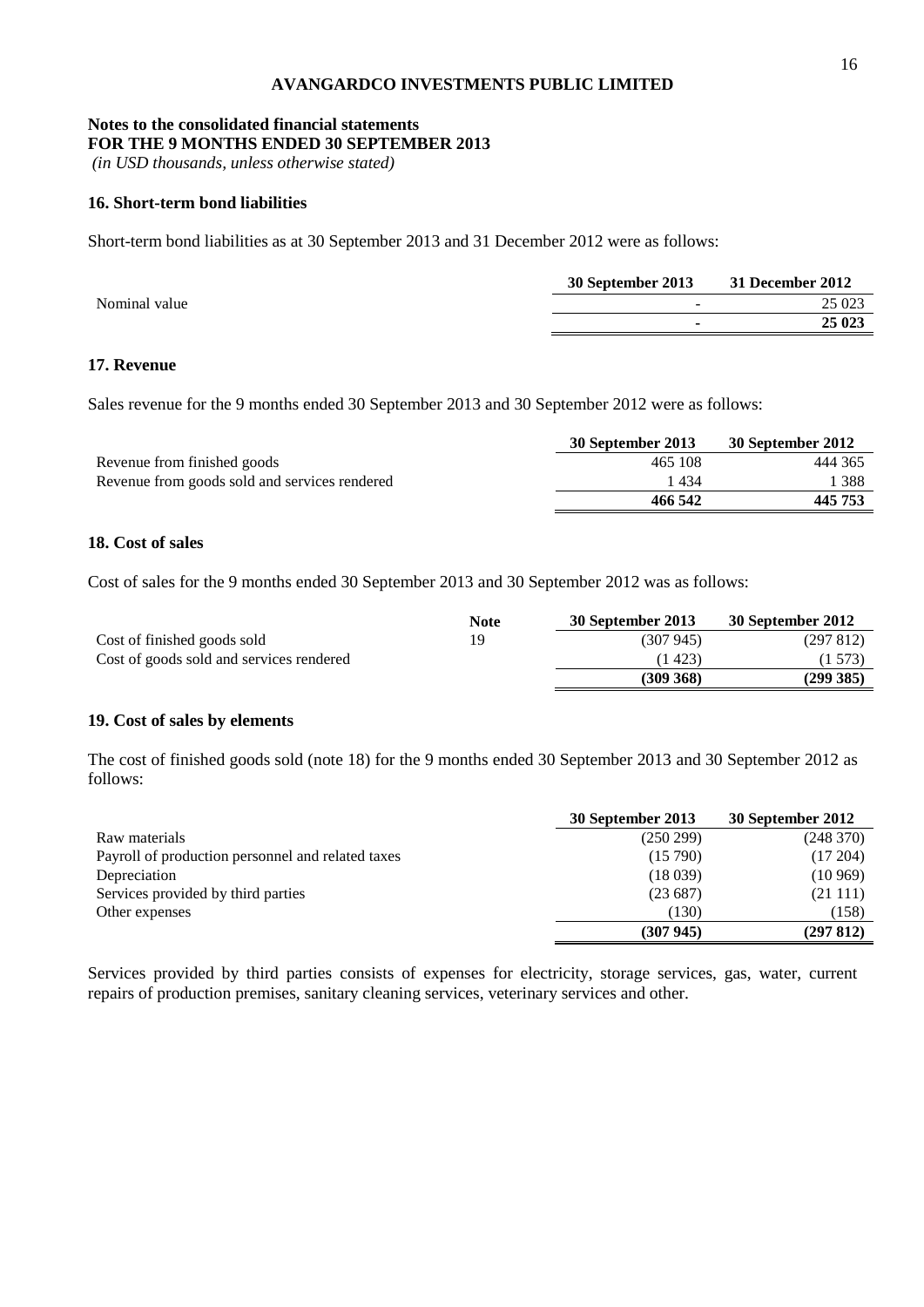#### **Notes to the consolidated financial statements FOR THE 9 MONTHS ENDED 30 SEPTEMBER 2013**

*(in USD thousands, unless otherwise stated)*

### **20. General administrative expenses**

General administrative expenses for the 9 months ended 30 September 2013 and 30 September 2012 were as follows:

|                                                | 30 September 2013 | 30 September 2012 |
|------------------------------------------------|-------------------|-------------------|
| Salaries and wages of administrative personnel | (6270)            | (6155)            |
| Services provided by third parties             | (4687)            | (10384)           |
| Depreciation                                   | (41)              | (79)              |
| Repairs and maintenance costs                  | (115)             | (54)              |
| Tax expenses, except for income tax            | (230)             | (267)             |
| Material usage                                 | (490)             | (479)             |
| Other expenses                                 | (584)             | (215)             |
|                                                | (12417)           | (17633)           |

#### **21. Distribution expenses**

Distribution expenses for the 9 months ended 30 September 2013 and 30 September 2012 were as follows:

|                                              | 30 September 2013 | 30 September 2012 |
|----------------------------------------------|-------------------|-------------------|
| Salaries and wages of distribution personnel | (647)             | (1658)            |
| Transport expenses                           | (7957)            | (7182)            |
| Depreciation                                 | (538)             | (405)             |
| Services provided by third parties           | (8042)            | (4461)            |
| Packing materials                            | (990)             | (1 090)           |
| Repairs and maintenance costs                | (40)              | (48)              |
| Other expenses                               | (311)             | (463)             |
|                                              | (18525)           | (15307)           |

#### **22. Other operating income, net**

Other operating income, net for the 9 months ended 30 September 2013 and 30 September 2012 were as follows:

|                                                      | 30 September 2013 | 30 September 2012 |
|------------------------------------------------------|-------------------|-------------------|
| Loss on disposal of current assets                   | (178)             | (249)             |
| Loss on disposal of non current assets               | (406)             | (30)              |
| Impairment of current assets                         | (790)             | (850)             |
| Gain realised from writing-off of accounts payable   | 212               | 768               |
| Gains/(losses) on exchange                           | (698)             | (6274)            |
| Foreign currency sale income                         | 2 1 2 8           | 11 438            |
| Provision for doubtful debts and amounts written off | (362)             | (1077)            |
| Fines, penalties recognized                          | (1002)            | (870)             |
| Other (expenses)/ income                             | (1129)            | 2 3 1 2           |
|                                                      | $(2\;225)$        | 5 1 6 8           |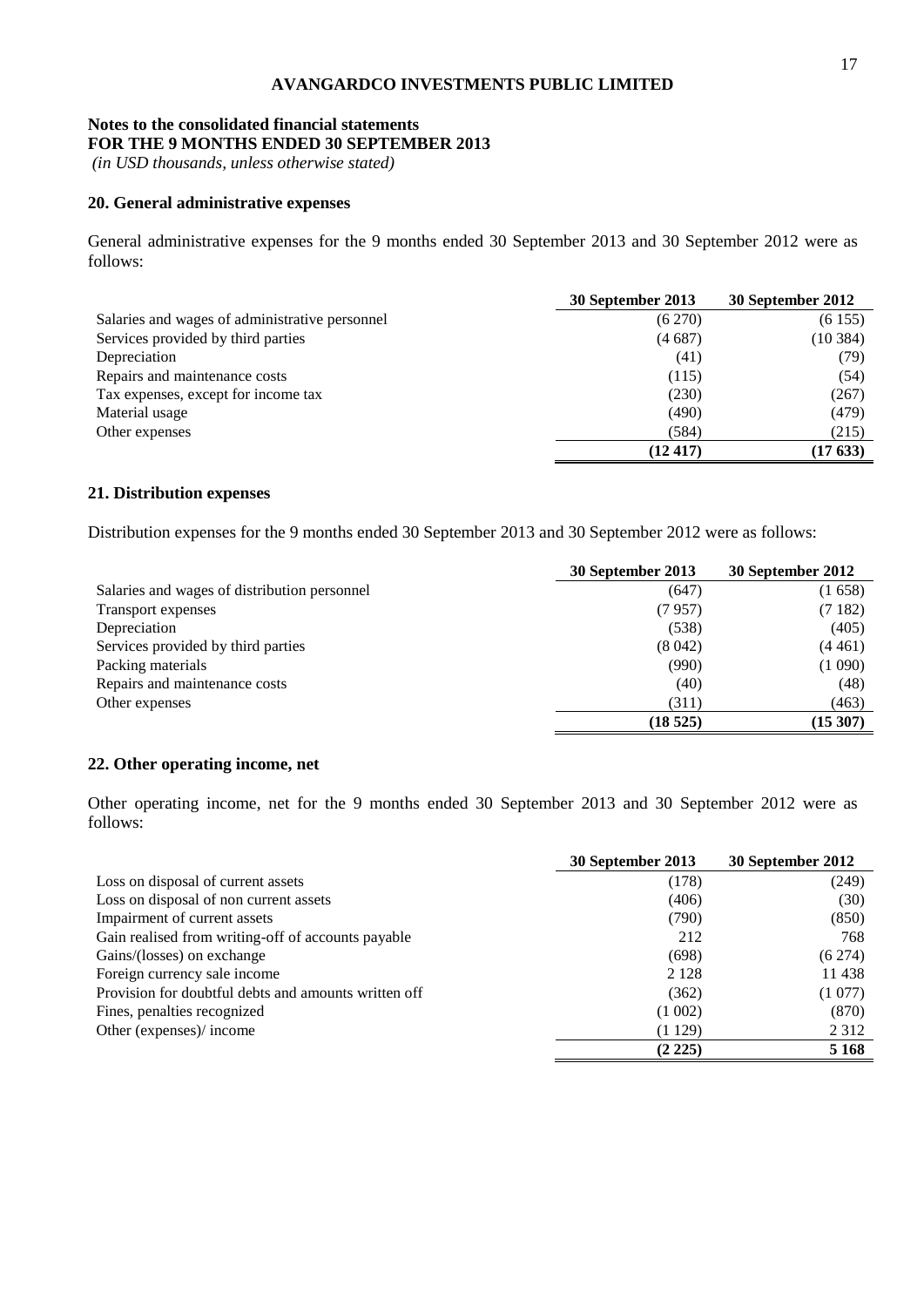### **Notes to the consolidated financial statements FOR THE 9 MONTHS ENDED 30 SEPTEMBER 2013**

*(in USD thousands, unless otherwise stated)*

## **23. Finance cost**

Finance cost for the 9 months ended 30 September 2013 and 30 September 2012 was as follows:

|                                        | 30 September 2013 | 30 September 2012 |
|----------------------------------------|-------------------|-------------------|
| Interest payable on loans              | (5908)            | (7113)            |
| Capitalised interest                   | 533               | 2 1 9 2           |
| <b>Total finance expenses on loans</b> | (5375)            | (4921)            |
| Finance expenses on finance lease      | (260)             | (869)             |
| Finance expenses on bonds (interest)   | (17.487)          | (18891)           |
| Other finance expenses                 | (1774)            | (1402)            |
|                                        | (24896)           | (26083)           |

### **24. Government grants received**

#### **24.1 Income from government grants and incentives**

Income from government grants and incentives received for the 9 months ended 30 September 2013 and 30 September 2012 was as follows:

|                                                      | <b>Note</b> | 30 September 2013 | 30 September 2012 |
|------------------------------------------------------|-------------|-------------------|-------------------|
| Amortization of deferred income on government grants |             |                   |                   |
|                                                      |             |                   | 226               |

### *a) Partial compensation of complex agricultural equipment cost*

Enterprises of the Group received partial compensation of complex agricultural equipment cost during the years 2004-2010 according to Ukrainian laws. The total amount of compensations received for the above mentioned period is UAH 60 608 thousand. Those grants were recognised as deferred income and reflected within the "Deferred income" item in the interim consolidated statement of financial position. The deferred income is amortised over the estimate useful life of the relevant asset (generally 25 years) and the amortisation is reflected in the above table.

### **24.2 Income from special VAT treatment**

Income from special VAT treatment received for the 9 months ended 30 September 2013 and 30 September 2012 amounted to USD 32 632 thousand and USD 36 101 thousand respectively.

According to the Tax Code of Ukraine agricultural enterprises (those with a relative value of agricultural products in total sales not less than 75% for the previous 12 months) have a tax benefit for VAT on agriculture transactions. Positive VAT balance (positive difference between tax liability and tax credit) from agricultural transactions shall be recognized as government grants on special VAT treatment and transferred to special current account in a financial institution and negative balance (negative difference between tax liability and tax credit) shall be included into other operating expenses. These income and expenses are reflected in interim consolidated financial statements on a net basis.

All members of the Group that met the criteria for the use of these VAT benefits except from: (LLC Rohatyn-Korm, LLC Kamyanets-Podilsky Kombikormoviy Zavod, OJSC Vuhlehirskyi Eksperementalnyi Kombikormovyi Zavod, OJSC Volnovaskyi Kombinat Khliboprodiktiv, LLC Pershe Travnya Kombikormoviy Zavod, LLC Imperovo Foods, LLC Imperovo LTD, LLC Agrarnyi Holding Avangard, AvangardCo Investments Public Limited).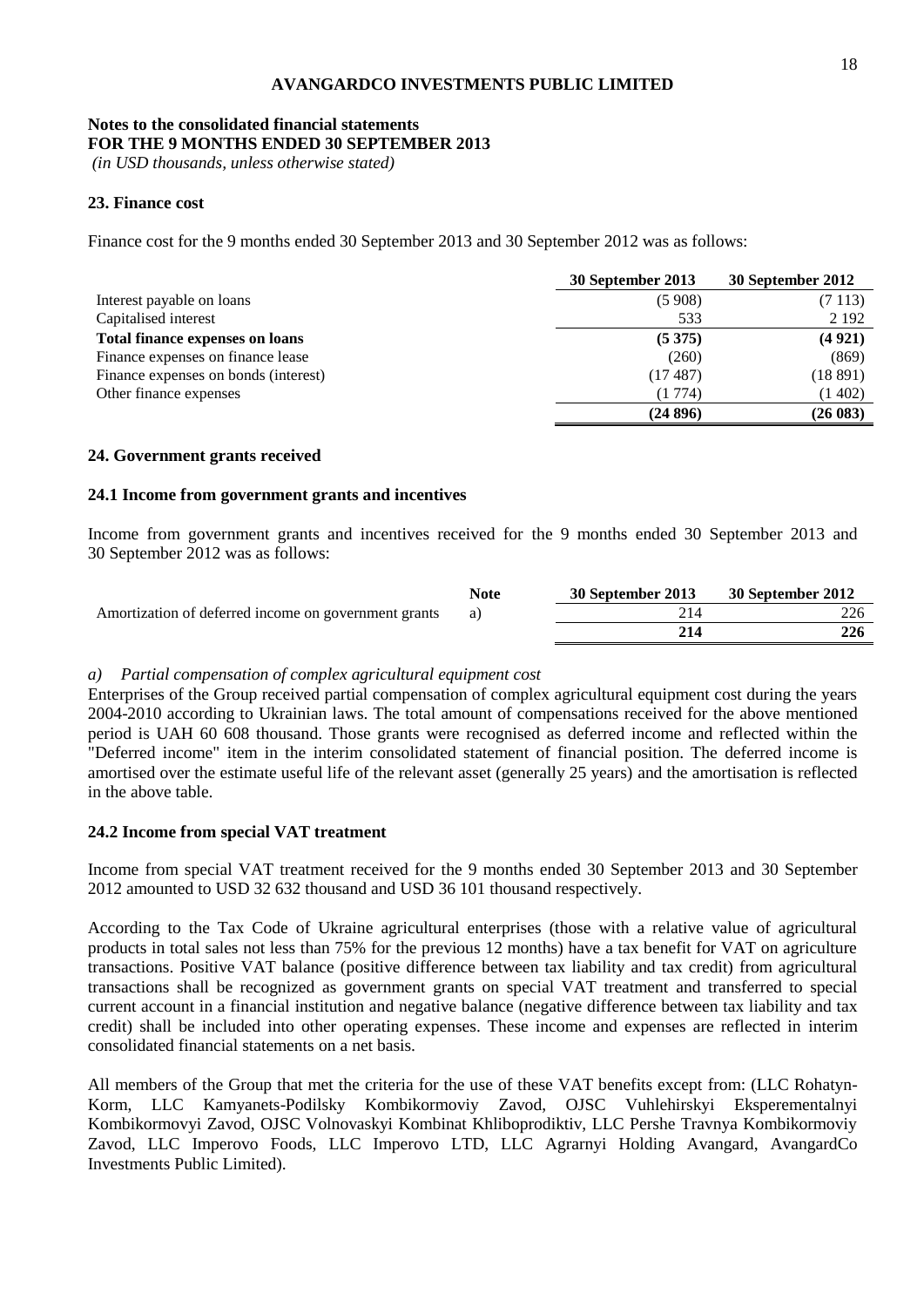## **Notes to the consolidated financial statements FOR THE 9 MONTHS ENDED 30 SEPTEMBER 2013**

*(in USD thousands, unless otherwise stated)*

## **25. Related party balances and transactions**

The Company is controlled by Mr Oleg Bakhmatyuk, who directly or indirectly owns 77.5% of the Company's share capital. The remaining 22.5% of the shares are widely owned.

For the purposes of these consolidated financial statements, parties are considered to be related if one party has the ability to control the other party, is under common control, or can exercise significant influence over the other party in making financial or operational decisions. In considering each possible related party relationship, attention is directed to the substance of the relationship, not merely the legal form.

The Group enters into transactions with both related and unrelated parties. It is generally not possible to objectively determine whether any transaction with a related party would have been entered into if the parties had not been related, or whether such transactions would have been effected on the same terms, conditions and amounts if the parties had not been related.

According to these criteria the related parties of the Group are divided into the following categories:

- A. Key management personnel;
- B. Companies having the same top management;
- C. Companies in which the Group's owners have an equity interest;
- D. Companies in which activities are significantly influenced by the Group's owners.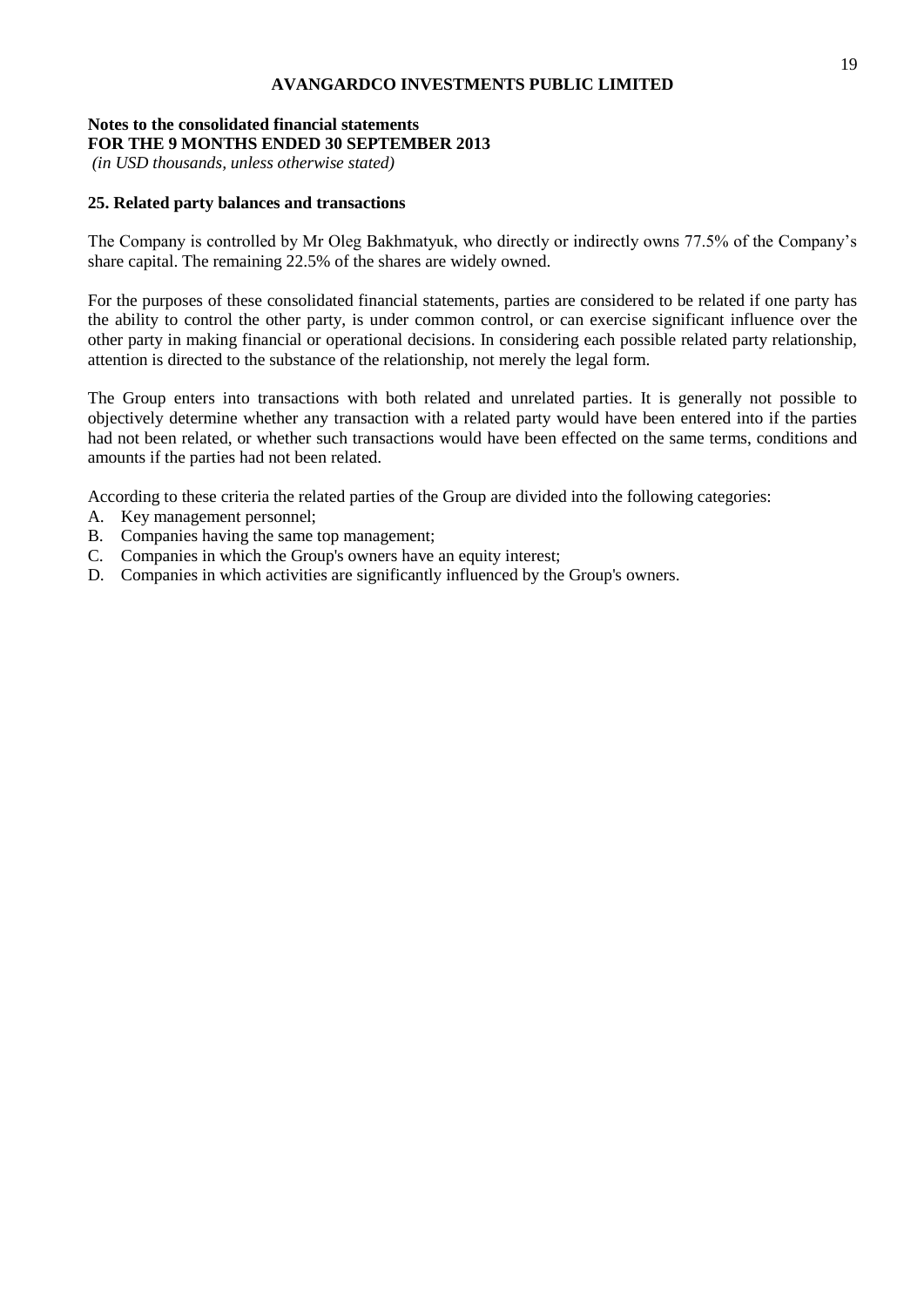## **Notes to the consolidated financial statements FOR THE 9 MONTHS ENDED 30 SEPTEMBER 2013**

*(in USD thousands, unless otherwise stated)*

## **25. Related party balances and transactions (cont.)**

Outstanding amounts of the Group for transactions with related parties as at 30 September 2013 and 31 December 2012 were as follows:

|                                                                                        | Outstanding balances with related parties as at |                  |  |
|----------------------------------------------------------------------------------------|-------------------------------------------------|------------------|--|
|                                                                                        | 30 September 2013                               | 31 December 2012 |  |
| Prepayments and other current assets, net                                              |                                                 |                  |  |
| C. Companies in which the Group's owners have an<br>equity interest;                   | 128                                             | 1                |  |
| D. Companies in which activities are significantly<br>influenced by the Group's owners | 258                                             | 47               |  |
|                                                                                        | 386                                             | 48               |  |
| <b>Trade accounts receivable</b>                                                       |                                                 |                  |  |
| C. Companies in which the Group's owners have an<br>equity interest;                   | 289                                             | $\overline{2}$   |  |
| D. Companies in which activities are significantly<br>influenced by the Group's owners | 567                                             | 10               |  |
|                                                                                        | 856                                             | 12               |  |
| Cash and cash equivalents                                                              |                                                 |                  |  |
| D. Companies in which activities are significantly<br>influenced by the Group's owners | 6 704                                           | 12 103           |  |
|                                                                                        | 6704                                            | 12 103           |  |
| <b>Short-term loans</b>                                                                |                                                 |                  |  |
| D. Companies in which activities are significantly<br>influenced by the Group's owners |                                                 | 32               |  |
|                                                                                        |                                                 | 32               |  |
| <b>Trade accounts payable</b>                                                          |                                                 |                  |  |
| C. Companies in which the Group's owners have an<br>equity interest;                   | 33                                              | 2                |  |
| D. Companies in which activities are significantly<br>influenced by the Group's owners | 397                                             | 12               |  |
|                                                                                        | 430                                             | 14               |  |
| <b>Other current liabilities</b>                                                       |                                                 |                  |  |
| C. Companies in which the Group's owners have an<br>equity interest;                   | 82                                              | 5                |  |
| D. Companies in which activities are significantly<br>influenced by the Group's owners | 426                                             | 16               |  |
|                                                                                        | 508                                             | 21               |  |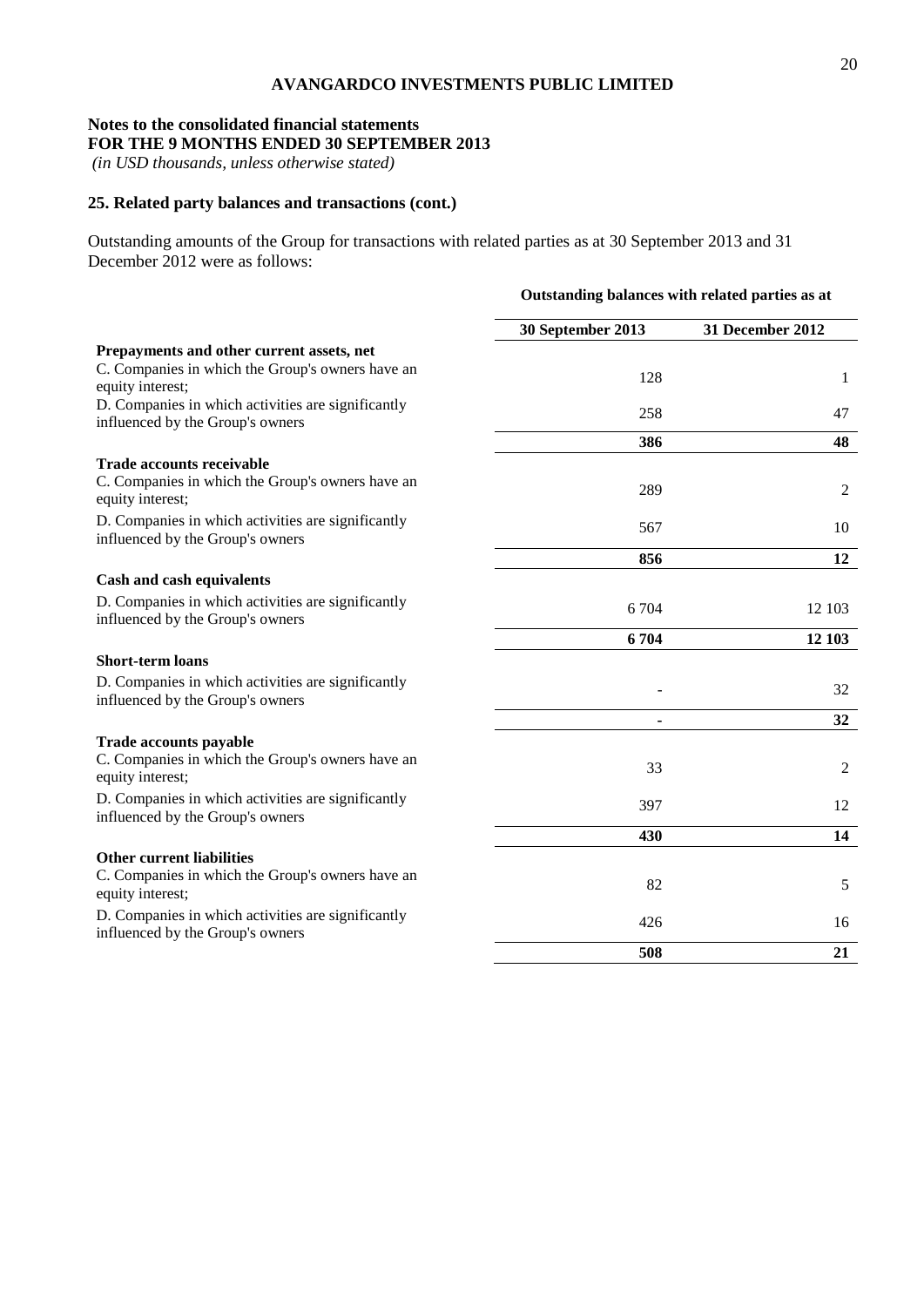## **Notes to the consolidated financial statements FOR THE 9 MONTHS ENDED 30 SEPTEMBER 2013**

*(in USD thousands, unless otherwise stated)*

## **25. Related party balances and transactions (cont.)**

The Group's transactions with related parties for the 9 months ended 30 September 2013 and 30 September 2012 were as follows:

|                                                                                                                | Transactions with related parties for the<br>9 months ended |                   |
|----------------------------------------------------------------------------------------------------------------|-------------------------------------------------------------|-------------------|
|                                                                                                                | 30 September 2013                                           | 30 September 2012 |
| <b>Sales revenue</b><br>C. Companies in which the Group's owners have an<br>equity interest;                   | 6                                                           | 17                |
| D. Companies in which activities are significantly<br>influenced by the Group's owners                         | 332                                                         | 156               |
|                                                                                                                | 338                                                         | 173               |
| General administrative expenses<br>C. Companies in which the Group's owners have an<br>equity interest;        | (493)                                                       | (97)              |
| D. Companies in which activities are significantly<br>influenced by the Group's owners                         | (67)                                                        | (101)             |
|                                                                                                                | (560)                                                       | (198)             |
| <b>Distribution expenses</b><br>C. Companies in which the Group's owners have an<br>equity interest;           | (40)                                                        | (36)              |
| D. Companies in which activities are significantly<br>influenced by the Group's owners                         | (494)                                                       | (56)              |
|                                                                                                                | (534)                                                       | (92)              |
| Other operating income/(expenses), net<br>C. Companies in which the Group's owners have an<br>equity interest; | 80                                                          | (83)              |
| D. Companies in which activities are significantly<br>influenced by the Group's owners                         | 1                                                           | (33)              |
|                                                                                                                | 81                                                          | (116)             |
| <b>Finance income</b>                                                                                          |                                                             |                   |
| D. Companies in which activities are significantly                                                             |                                                             |                   |
| influenced by the Group's owners                                                                               | 86                                                          | 239               |
|                                                                                                                | 86                                                          | 239               |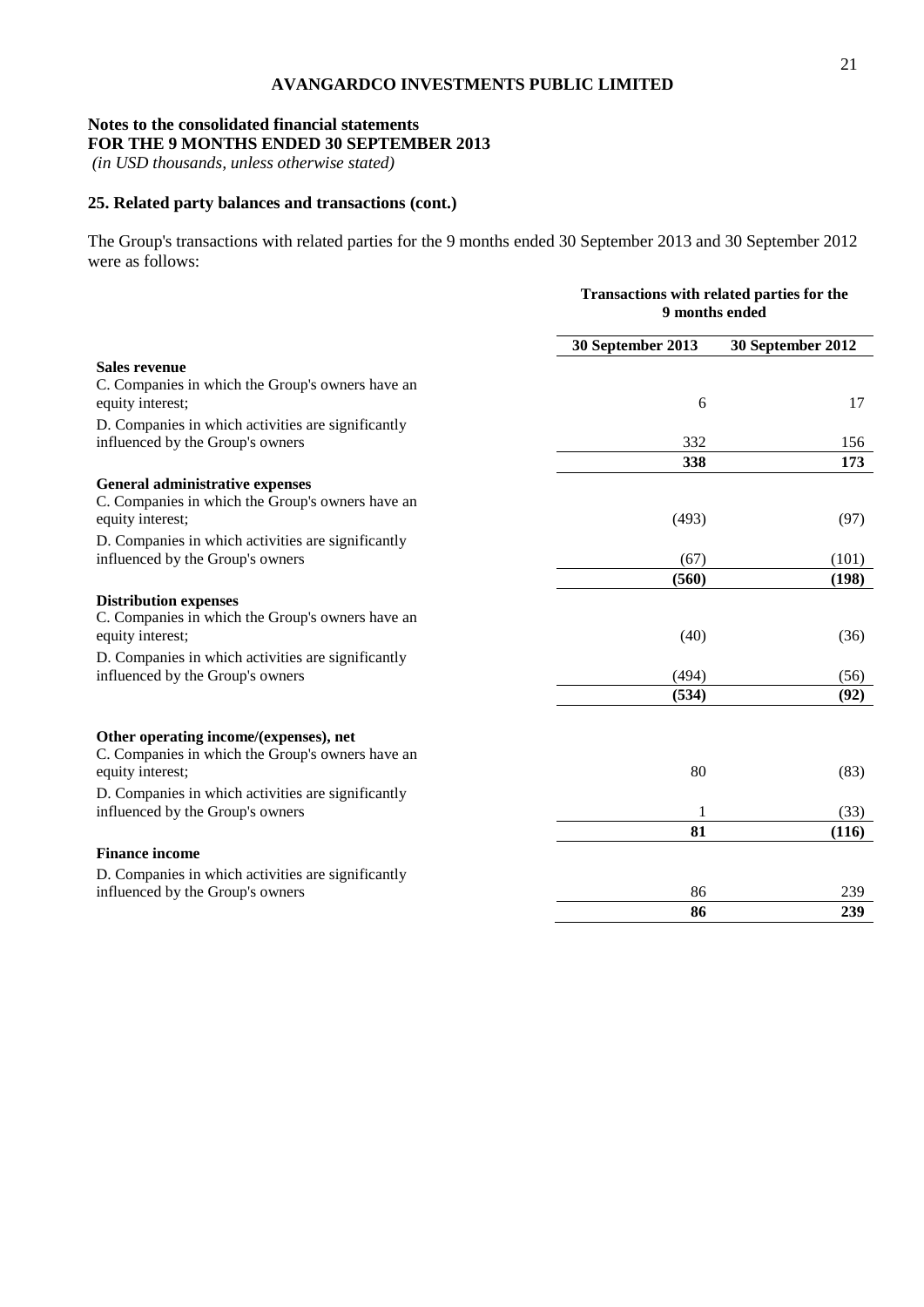## **Notes to the consolidated financial statements FOR THE 9 MONTHS ENDED 30 SEPTEMBER 2013**

*(in USD thousands, unless otherwise stated)*

#### **26. Operating segments**

A reportable segment is a separable component of a business entity that produces goods or provides services to individuals (or groups of related products or services) in a particular economic environment that is subject to risks and generate revenues other than risks and income of those components that are peculiar to other reportable segments.

For the purpose of management the Group is divided into the following reportable segments on the basis of produced goods and rendered services, and consists of the following 5 reportable segments:

- shell eggs breeding of industrial laying hens, production and sale of shell eggs;
- poultry incubation (production and sale of baby chicks), breeding of young birds for sale, as well as sale of birds for slaughter;
- animal feed production and sale of feeds;
- egg products processing and sale of egg products;
- other activities including sale of goods and services, sale of poultry meat and by-products, sale of plant production, sale of poultry manure etc.

Management monitors the operating results of each of the units separately for the purposes of making decisions about resources allocation and evaluation of operating results. The results of segments' activities are measured on the basis of operating profit or loss, its measurement is carried out accordingly to measurement of operating profit or loss in the interim consolidated financial statements.

|                                                                  | <b>Shell eggs</b> | <b>Poultry</b> | <b>Animal</b><br>feed | Egg<br>products | Other<br>activities | <b>Adjustments</b><br>and<br>elimination | <b>Total</b> |
|------------------------------------------------------------------|-------------------|----------------|-----------------------|-----------------|---------------------|------------------------------------------|--------------|
| Sales revenue                                                    | 452 848           | 77852          | 216 867               | 103 942         | 6 0 0 2             |                                          | 857 510      |
| Intra-group elimination                                          | (146 726)         | (43940)        | (195)<br>754)         |                 | (4550)              |                                          | (390969)     |
| Revenue from external<br>buyers                                  | 306 123           | 33 912         | 21 1 13               | 103 942         | 1452                |                                          | 466 542      |
| Income from revaluation<br>of biological assets at fair<br>value | 20 9 94           | 8429           |                       |                 |                     |                                          | 29 4 23      |
| Other operating<br>income/(expenses)                             | (2683)            | (276)          | (150)                 | 2 1 3 5         | (1 250)             |                                          | (2 225)      |
| Income from government<br>grants and incentives                  | 210               | 4              |                       |                 |                     |                                          | 214          |
| <b>OPERATING</b><br>PROFIT/(LOSS)                                | 143 552           | 11771          | (3852)                | 41 640          | (6837)              |                                          | 186 276      |
| Finance income                                                   | 60                | 5              | 6                     | 12              | 7                   |                                          | 90           |
| Finance costs.<br><i>including:</i>                              | (3572)            |                |                       | (3886)          | (17437)             |                                          | (24896)      |
| Interest payable on loans                                        | (502)             |                |                       | (3886)          | (986)               |                                          | (5375)       |
| Income tax<br>(expense)/credit                                   |                   |                | (243)                 | 746             | (4)                 |                                          | 499          |
| <b>NET PROFIT/(LOSS)</b><br><b>FOR THE PERIOD</b>                | 140 041           | 11 776         | (4089)                | 38 519          | $(24\ 278)$         |                                          | 161 969      |
| <b>TOTAL ASSETS</b>                                              | 2 386 685         | 93 326         | 575 727               | 630 542         | 530 947             | (2483358)                                | 1733868      |
| <b>TOTAL LIABILITIES</b>                                         | 928 977           | 13 4 31        | 524 482               | 236 207         | 299 510             | (1618127)                                | 384 481      |

Reportable segment information for the 9 months ended 30 September 2013 was as follows: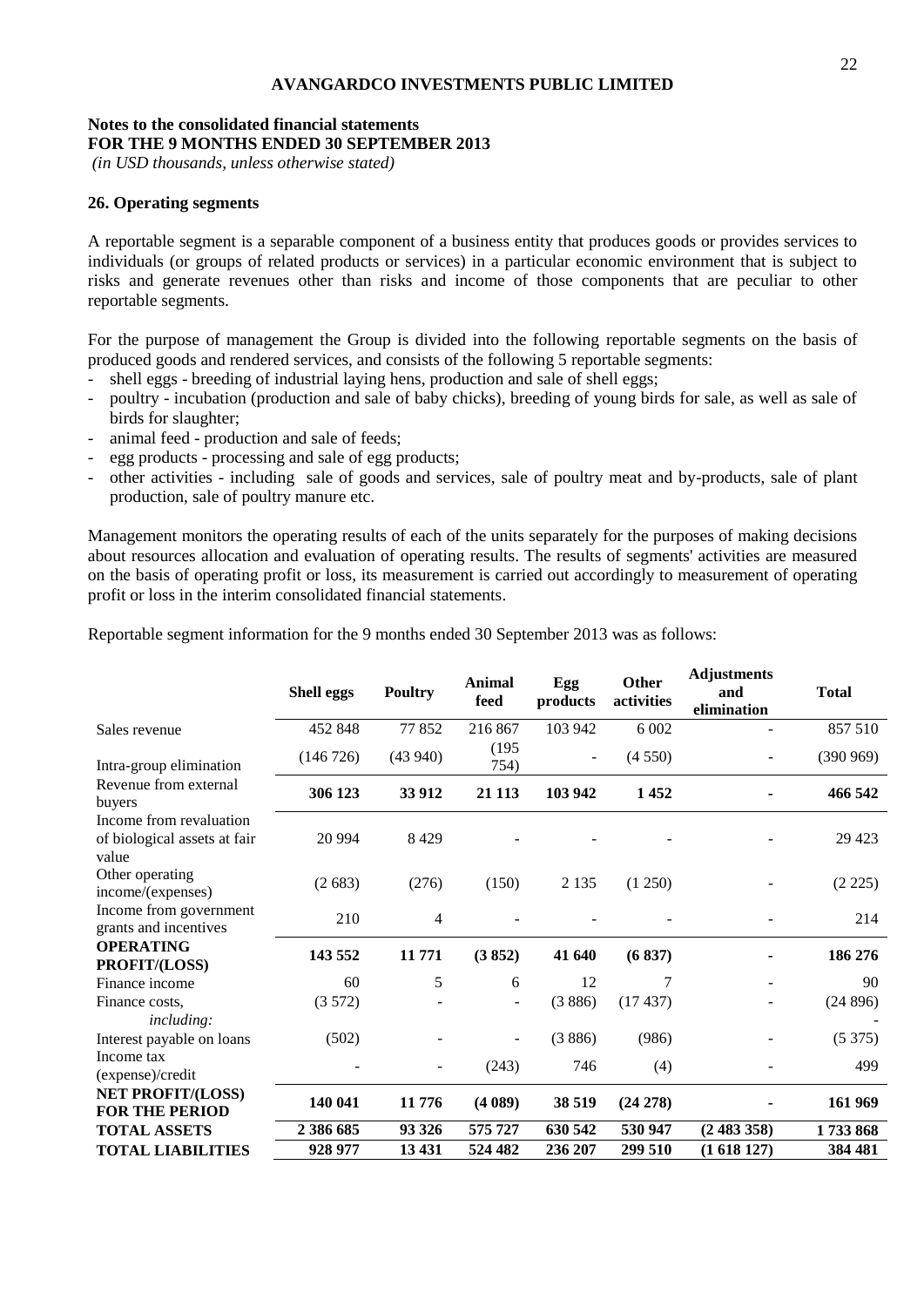## **Notes to the consolidated financial statements FOR THE 9 MONTHS ENDED 30 SEPTEMBER 2013**

*(in USD thousands, unless otherwise stated)*

#### **26. Operating segments (cont.)**

Reportable segment information for the 9 months ended 30 September 2012 was as follows:

|                                                                  | <b>Shell eggs</b> | <b>Poultry</b> | Animal<br>feed | Egg<br>products | <b>Other</b><br>activities | <b>Adjustments</b><br>and<br>elimination | <b>Total</b> |
|------------------------------------------------------------------|-------------------|----------------|----------------|-----------------|----------------------------|------------------------------------------|--------------|
| Sales revenue                                                    | 432 882           | 51 364         | 139 566        | 67 253          | 3 3 2 6                    |                                          | 694 391      |
| Intra-group elimination                                          | (115 210)         | (28369)        | (103)<br>163)  | (137)           | (1757)                     |                                          | (248637)     |
| Revenue from external<br>buyers                                  | 317 672           | 22 9 94        | 36 403         | 67 116          | 1569                       |                                          | 445 753      |
| Income from revaluation<br>of biological assets at fair<br>value | 15 377            | 12 215         |                |                 |                            |                                          | 27 592       |
| Other operating expenses                                         | (272)             | 675            | (211)          | 535             | 4 4 4 1                    |                                          | 5 1 6 8      |
| Income from government<br>grants and incentives                  | 223               | 4              |                |                 |                            |                                          | 226          |
| <b>OPERATING</b><br>PROFIT/(LOSS)                                | 223 472           | 7952           | (109)          | (36 851)        | (11949)                    |                                          | 182 515      |
| Finance income                                                   | 340               | 34             | 10             |                 | 172                        |                                          | 555          |
| Finance cost,<br><i>including:</i>                               | (5403)            | (24)           |                | (3986)          | (16669)                    |                                          | (26083)      |
| Interest payable on loans                                        | (577)             | (21)           | ۰              | (3986)          | (337)                      |                                          | (4921)       |
| Income tax<br>(expense)/credit                                   |                   |                | (55)           | 47              | (3)                        |                                          | (10)         |
| <b>NET PROFIT/(LOSS)</b><br><b>FOR THE PERIOD</b>                | 218 408           | 7961           | (153)          | (40790)         | (28450)                    |                                          | 156 977      |
| <b>TOTAL ASSETS</b>                                              | 1727421           | 84 915         | 447 586        | 246 768         | 94 314                     | (1111684)                                | 1 489 322    |
| <b>TOTAL LIABILITIES</b>                                         | 565 858           | 14 723         | 400 546        | 281 092         | 300 480                    | (1169266)                                | 393 433      |

#### **27. Financial risk management**

#### **a) Interest rate risk**

#### *Capital management*

#### Finncial leverage ratio calculation

For the ratio of net debt to EBITDA, the calculation of net debt is as above. EBITDA is an indicator of income before taxes, interest depreciation and amortisation. It is useful for the Group's financial analysis, since the Group's activity is connected with long-term investments in property, plant and equipment. EBITDA does not include depreciation, so that in the Group's opinion, it reflects the approximate cash flows deriving from the Group's income in a more reliable way.

The ratio of net debt to EBITDA gives an indication of whether income obtained from operating activities is sufficient to meet the Group's liabilities.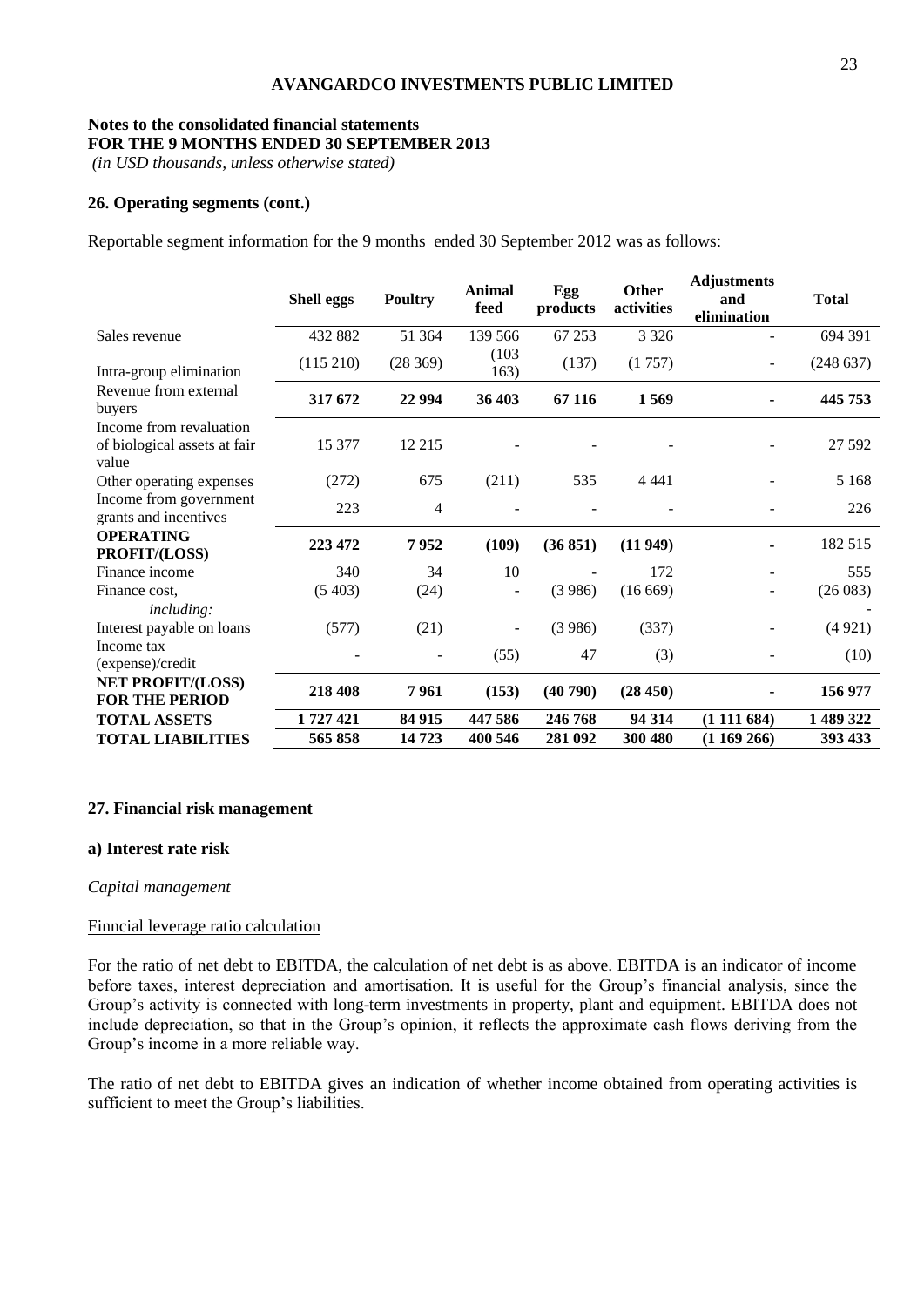## **Notes to the consolidated financial statements FOR THE 9 MONTHS ENDED 30 SEPTEMBER 2013**

*(in USD thousands, unless otherwise stated)*

#### **27. Financial risk management (cont.)**

## **d) Interest rate risk** (cont.)

#### *Capital management (cont.)*

As at 30 September 2013 and 31 December 2012 the Group's financial leverage coefficient made up 10.9% and 11.2% respectively.

|                                                  | <b>Carrying value</b> |                         |
|--------------------------------------------------|-----------------------|-------------------------|
|                                                  | 30 September<br>2013  | <b>31 December 2012</b> |
| Short-term loans                                 | 50 000                | 94 368                  |
| Long-term loans                                  | 57 993                | 3 9 6 9                 |
| Current portion of long-term loans               | 13 4 36               | 29 262                  |
| Long-term finance lease (including VAT)          | 1917                  | 3831                    |
| Long-term bond liabilities                       | 196 774               | 195 779                 |
| Short-term bond liabilities                      |                       | 25 023                  |
| <b>Total amount of borrowing costs</b>           | 320 120               | 352 232                 |
| Cash and cash equivalents                        | 120 981               | 204 298                 |
| Net debt                                         | 199 139               | 147 934                 |
| Share capital                                    | 836                   | 836                     |
| Share premium                                    | 201 164               | 201 164                 |
| Capital contribution reserve                     | 115 858               | 115 858                 |
| Retained earnings                                | 1 0 5 8 1 4 0         | 899 357                 |
| Effect of translation into presentation currency | (80015)               | (68135)                 |
| Non-controlling interests                        | 53 404                | 18 1 15                 |
| <b>Total equity</b>                              | 1 349 387             | 1 167 195               |
| Total amount of equity and net debt              | 1 548 526             | 1 3 1 5 1 2 9           |
| <b>Financial leverage coefficient</b>            | 12,9%                 | 11,2%                   |

For the 9 months ended 30 September 2013 and 30 September 2012 ratio of net debt to EBITDA amounted to:

|                                                       | 9 months ended    |                   |
|-------------------------------------------------------|-------------------|-------------------|
|                                                       | 30 September 2013 | 30 September 2012 |
| <b>PROFIT FOR THE PERIOD</b>                          | 161 969           | 156 977           |
| Income tax income/expenses                            | (499)             | 10                |
| Finance income                                        | (90)              | (555)             |
| Finance expenses                                      | 24 8 9 6          | 26 083            |
| <b>EBIT</b> (earnings before interest and income tax) | 186 276           | 182 515           |
| Depreciation                                          | 18749             | 11 452            |
| EBITDA (earnings before interest, income tax,         |                   |                   |
| depreciation and amortisation)                        | 205 025           | 193 967           |
| Net debt at the year end                              | 199 139           | 153 157           |
| Net debt at the period end / EBITDA                   | 0,97              | 0,79              |

During the period there were no changes in approaches to capital management. The Group is not subject to external regulatory requirements regarding capital.